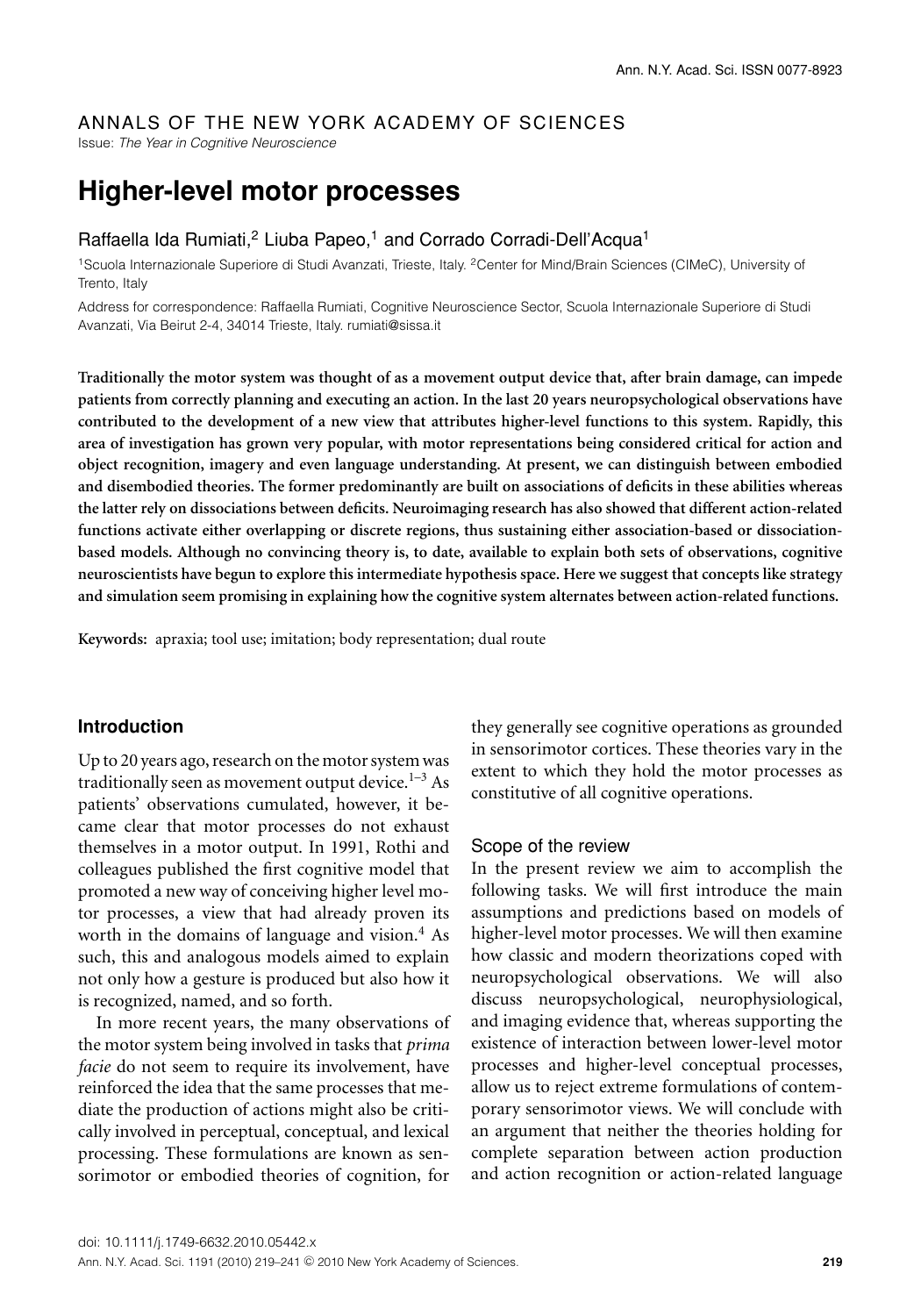processes, nor those sustaining a total overlap between them, can satisfactorily accommodate the available observations. We will also suggest that concepts like *simulation* or *strategy* may be useful in beginning to understand the interactions between these different processes. This means that, even in the absence of neurological damage, one function of the motor system might be switched on or off depending on several factors such as stimuli, tasks, or cognitive resources.

## Classical neuropsychological models

More than a century ago, Hugo Liepmann first proposed a theory of gesture production, based on observations of brain damaged patients, that distinguished between formulating of the idea of a movement (or movement formula) and its implementation in the corresponding innervations.<sup>1</sup> Accordingly, a deficit in formulating the idea of a movement would lead to ideational apraxia (IA), whereas a deficit of its execution would give rise to ideomotor apraxia (IMA). Patients with IA present a selective deficit in using objects and tools, but they are still capable of executing the same gestures by imitation. In contrast, patients with IMA show a deficit in imitating actions and/or performing them on verbal command. Liepmann's original dichotomy between conceptual and production levels of motor processing has been maintained in subsequent conceptualizations.<sup>2</sup>,3,5,<sup>6</sup>

A two-stage model of this sort regarded the motor system only for its fundamental characteristic in producing (or failing to produce) a motor output. What it could not explain was how, after brain damage, patients might show a selective deficit when imitating meaningless gestures, or how patients fail to understand visually presented gestures while preserving their ability to imitate and produce gestures prompted verbally, a pattern that Rothi and colleagues also called "pantomime agnosia."7,<sup>8</sup>

## Cognitive neuropsychological models

The encounter between classic neuropsychology and the human information processing approach gave rise to the model of Rothi and colleagues.<sup>4</sup> The model distinguishes different inputs, a visual object, a visual gesture, or their names, each of which is analyzed perceptually. The model also comprises systems that are tied to these early perceptual operations: the structural description system (SDS) for objects and the input praxicon for actions (or axemes as they are called in Negri *et al*. 9). The semantic system stores conceptual knowledge about objects and actions already known to the individual. The output praxicon involves processes that support implementation of object-related and objectunrelated actions. The input praxicon can be directly linked to the output praxicon, bypassing the semantic system. All these operations correspond to the semantic route that is used for producing learned gestures. To imitate gestures that are novel, after a perceptual analysis, the model predicts a nonsemantic route that converts the visual input into a motor output. This mechanism is similar to grapheme-to-phoneme conversion, proposed to be employed for reading nonwords or regular novel words.<sup>10</sup>

The semantic route and the nonsemantic route converge in a temporary memory system—called short-term memory (STM) or working memory by Rumiati and Tessari and gestural buffer by Cubelli and colleagues—that holds the motor information until its output is executed.<sup>10,11</sup> Rothi and colleagues also included the "innervatory patterns" which, in the original model, corresponded to motor schemes that are used to perform skilled movements which are thought to be anatomically segregated in the supplementary motor area (SMA).<sup>4</sup> Although the concept of schemas has been used very successfully in modeling higher-level motor processes,<sup>12-14</sup> and linked to brain other than the SMA (*e.g*., parietal and premotor cortices), innervatory patterns seem to be too course a concept to be included in this cognitive framework (see also Ref. 10 for a similar argument). The main features of the modified model are depicted in Figure 1. Further alterations of the model, like the one dealing with the role of body representations in imitation, will be discussed later in the review.

Despite the availability of this very productive model, neuropsychologists have often continued to use clinical labels such as IA and IMA for describing action-related deficits. Moreover, different neuropsychologists attribute different meanings to these labels. For instance, in Europe the conceptualization of IA and IMA coincides with Liepmann's, whereas in North America IMA is diagnosed on the basis of spatio-temporal errors made when patients demonstrate the use of objects and/or imitate similar or intransitive gestures.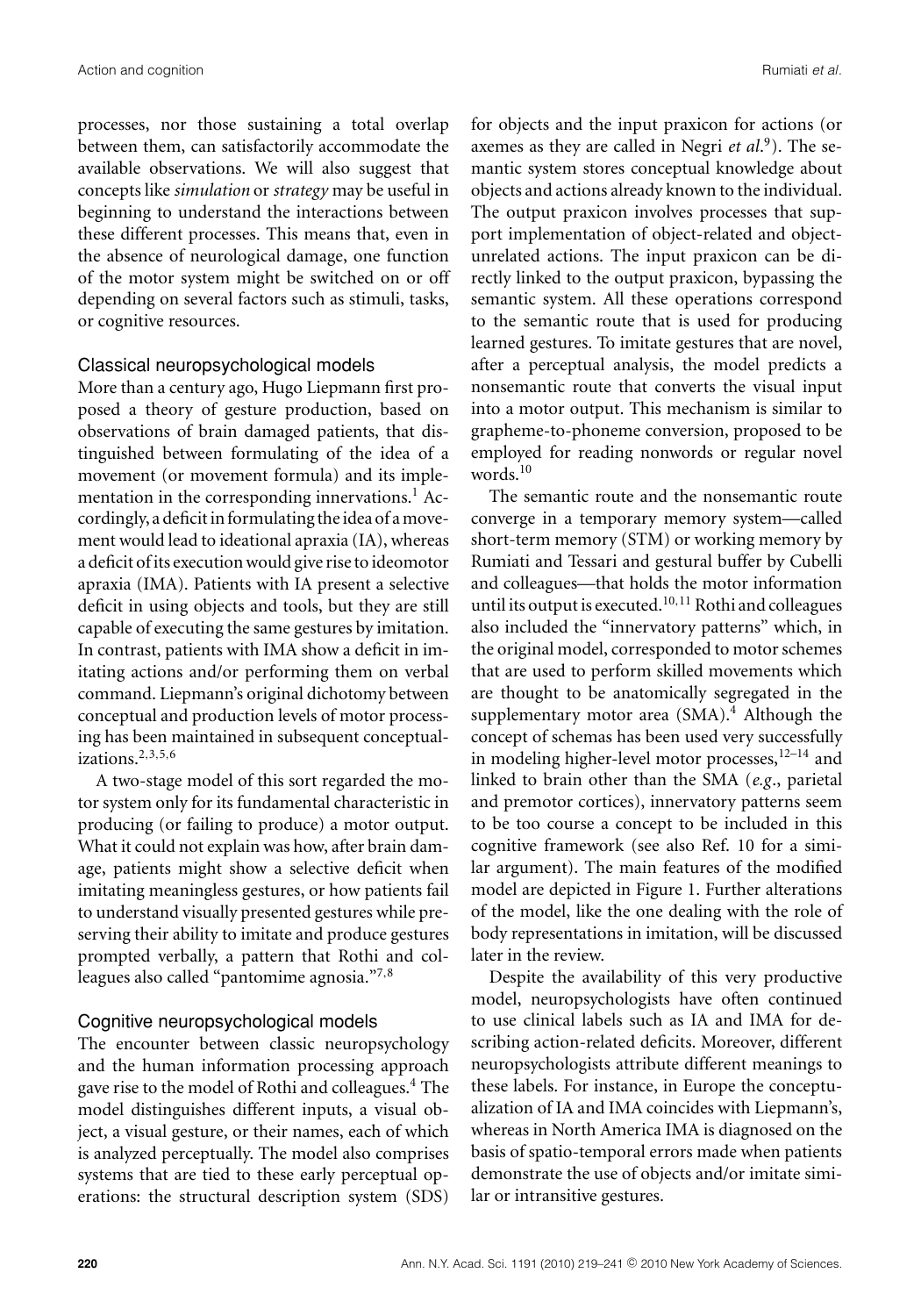

**Figure 1. A modified version of the model of praxis originally proposed by Rothi** *et al***. (Ref. 4). According to this model, imitation of familiar gestures relies on the semantic, indirect route that encompasses the input praxicon, the semantic system, the output praxicon, and the shortterm memory; imitation of new gestures relies on the nonsemantic route that, from visual analysis, leads directly to the short-term memory.**

#### Sensorimotor theories of cognition

The common tenet to these theories is that sensorimotor information is implied in many cognitive operations, ranging from  $\omega$ bject<sup>15</sup> or action recognition,<sup>16</sup> to language understanding.<sup>17</sup>,<sup>18</sup> However, these theories vary in the extent to which they hold sensorimotor information as being necessary to represent some<sup>19</sup> or all<sup>20</sup> that we know about concrete object and action concepts. This conceptual processing is accomplished by reactivation (or simulation) of the sensorimotor information previously encoded.<sup>15</sup> Sensorimotor simulation is here defined as the activation, in the absence of overt performance, of the same representations and neural structures that are acquired through previous physical interaction with the environment and mediate motor production.

We will refer to this theoretical approach as the *embodied hypothesis* because it is claimed that the conceptual representations are derived from our bodily experience and are situated in the sensorimotor system.20 Consistent with the *embodied hypothesis*, a number of predictions can be generated. For instance, if the recognition of actions is mediated by processes required in action production (*e.g*., object use and imitation), then, recognition and production of actions should not be expected to correspond to functionally separable processes. Therefore, it should not be possible to observe patients with a selective deficit in either recognizing or producing actions. In the same vein, if the sensorimotor system characterizes the semantic content of concepts in terms of the way we function with our bodies in the world,<sup>20</sup> then whenever we engage in tasks that require understanding the concept "hammer," for instance, it should be necessary to retrieve the motor programs associated with its use.

There already exist neuropsychological observations that are incompatible with the view that complete re-enactment of motor representations is necessary to successfully recognize and understand objects and actions (for an extended discussion, see Ref. 21). In the following sections, we will discuss how neuropsychological evidence relates to embodied and disembodied theories.

## **Testing theories**

The fundamental task of cognitive neuropsychology is to assess models by evaluating the behavior of brain-damaged patients. This can be accomplished by establishing whether a patient's cognitive abilities dissociate as a consequence of a lesion. Dissociations of abilities provide a strong basis for making inferences about the organization of cognitive abilities in patients, and processes in models.<sup>22</sup> More rarely, useful neuropsychological evidence for constraining cognitive theories is drawn from behaviors that are observed to be consistently impaired or spared together. Two such examples concern the phonological output buffer<sup>23</sup> and the access/storage distinction.<sup>24</sup>

Just as damage to the phonological input lexicon can impair the ability to decide whether a phonological string belongs to the lexicon, so it is predicted that damage to the input praxicon can impair the ability to discriminate actions that already belong to an individual's repertoire from those that are unknown. Damage to the semantic system should result in a selectively impaired ability to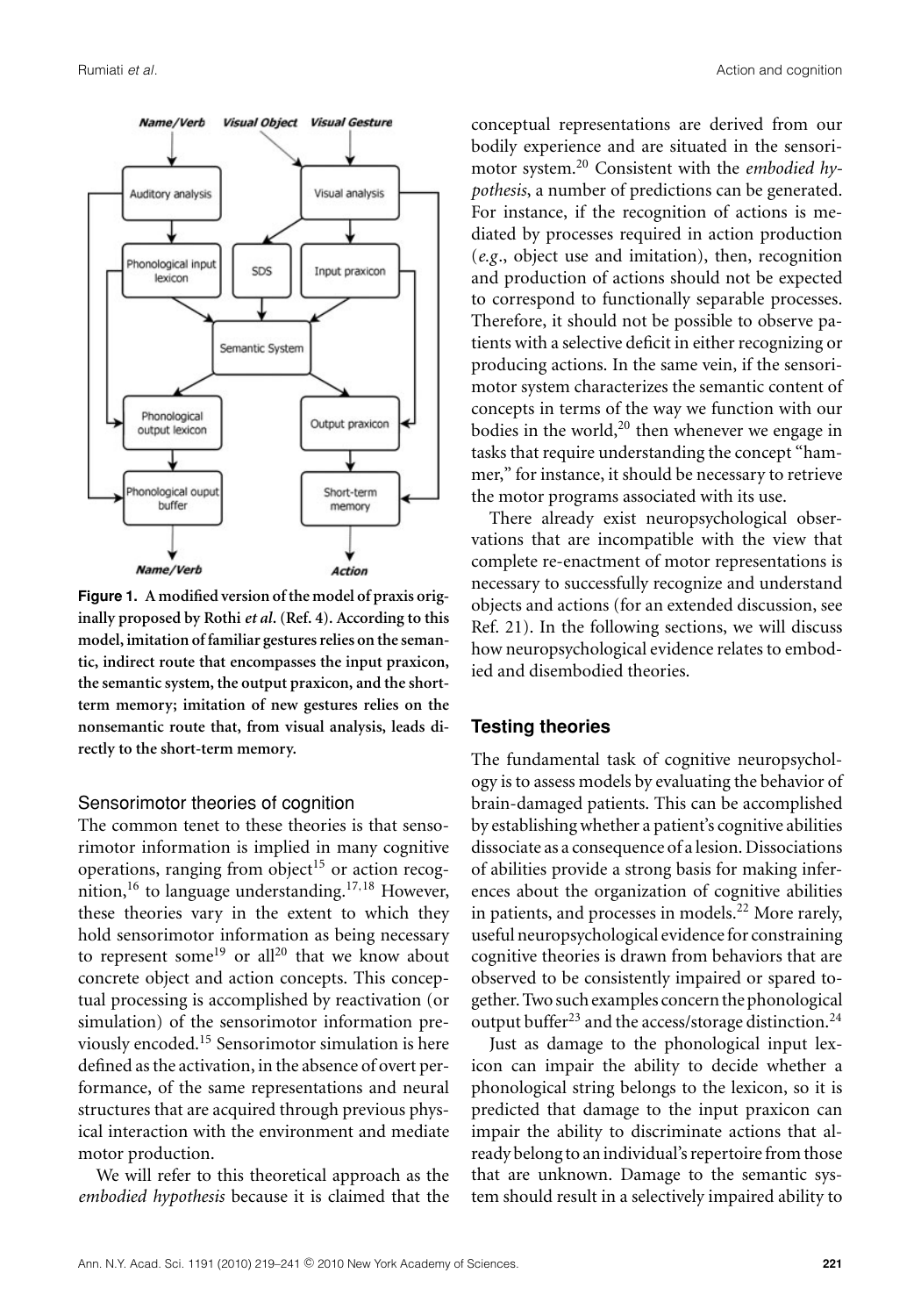understand the content of meaningful actions, objects, or their names. If it is the output praxicon, which is damaged, we should observe defective imitation of meaningful actions and object use, whereas damage to the nonsemantic route would affect only imitation of meaningless actions. A faulty STM/gestural buffer is expected to reduce motor performance in all motor tasks.

Another important prediction concerns the relation between motor and linguistic processes: an impaired ability to produce the gesture of hammering either in imitation (via the semantic route) or in using the actual object should not interfere with an individual's ability to process object or action names ("hammer" or "hammering"), and *vice versa*, unless the breakdown occurs within the semantic system. The relation between motor and language processes can also depend on the extent to which the linguistic task requires access the motor representations associated with words. For instance, if one is asked to explicitly say whether a verb is action-related, one will need to access its semantic representation and, therefore, the associated motor information, whereas this is unlikely to be the case if the task requires counting the syllables contained in a verb.

The neuropsychological analyses of apraxic patients provide a direct means to evaluate the performance of patients on tasks tapping the different components of the models, such as the one summarized in Figure 1. They can also help to establish the extent to which motor processes, in addition to their primary mission of sustaining action production, also contribute to perceptual, conceptual and linguistic processing of action-related information. In the following sections, we will discuss evidence related to mechanisms that characterize the involvement of motor processes in action imitation, action/object recognition, object use, and actionrelated language processing.

## Imitation

Neuropsychologists established over a century ago that, after brain damage, right-handed individuals with right-sided hemiplegia experienced a dramatic reduction in their ability to imitate gestures, suggesting that our tendency to imitate is predominantly sustained by the left hemisphere. We normally manage to keep our tendency to imitate under control<sup>25,26</sup>; however, after frontal lobe damage, patients may experience severe difficulties in inhibiting this tendency. $27-29$  Over the years, neuropsychologists have investigated whether differences in imitation depend on the body part used, the action goal, the putative mechanisms involved in imitating different types of gesture (*e.g*., meaningful and meaningless, or transitive and intransitive), or the strategic control over these mechanisms.

## **Dual-route hypothesis**

Clinically, a reduction of the ability to imitate gestures, considered to be a key symptom of ideomotor apraxia especially by European neuropsychologists, $2,3,7$  often affects both meaningful and meaningless actions without distinction.<sup>30</sup> According to the model depicted in Figure 1, imitation can be accomplished using two different routes, depending on whether an action is known or novel. A known gesture can be imitated using the semantic route which, after the visual analysis, encompasses the input praxicon, the semantic or conceptual system, and the output praxicon, whereas a novel gesture can be reproduced by using the nonsemantic route. Each route can be selectively affected: damage to the semantic route reduces the patient's ability to imitate known, meaningful gestures; in contrast, damage to the nonsemantic route impairs the ability to imitate novel, meaningless gestures. We refer to this set of predictions as the *dual-route hypothesis* (see also Ref. 31). This hypothesis was supported as patients with a selective deficit in imitating either meaningful<sup>32,33</sup> or meaningless<sup>7,32–34</sup> gestures were indeed documented. In a study carried out in our laboratory, the imitative ability of 32 consecutive patients with unilateral right- or left-brain damage was tested using separate lists of meaningful and meaningless gestures: six of them were found to imitate meaningful better than meaningless gestures whereas the other two showed the opposite pattern (see Fig. 2). $33$  Moreover, there was a classical double dissociation between case 19 and case 31, in that their performance tapping the spared route was as good as that of healthy controls, and the one relying on the impaired route was than that of controls.

It has been suggested that the functional locus of these two patients' deficit in imitating meaningful actions is likely to occur after the semantic system because they were able to understand those gestures that they had trouble in imitating. Why did these patients not use the nonsemantic route to reproduce meaningful actions? Meaningful gestures are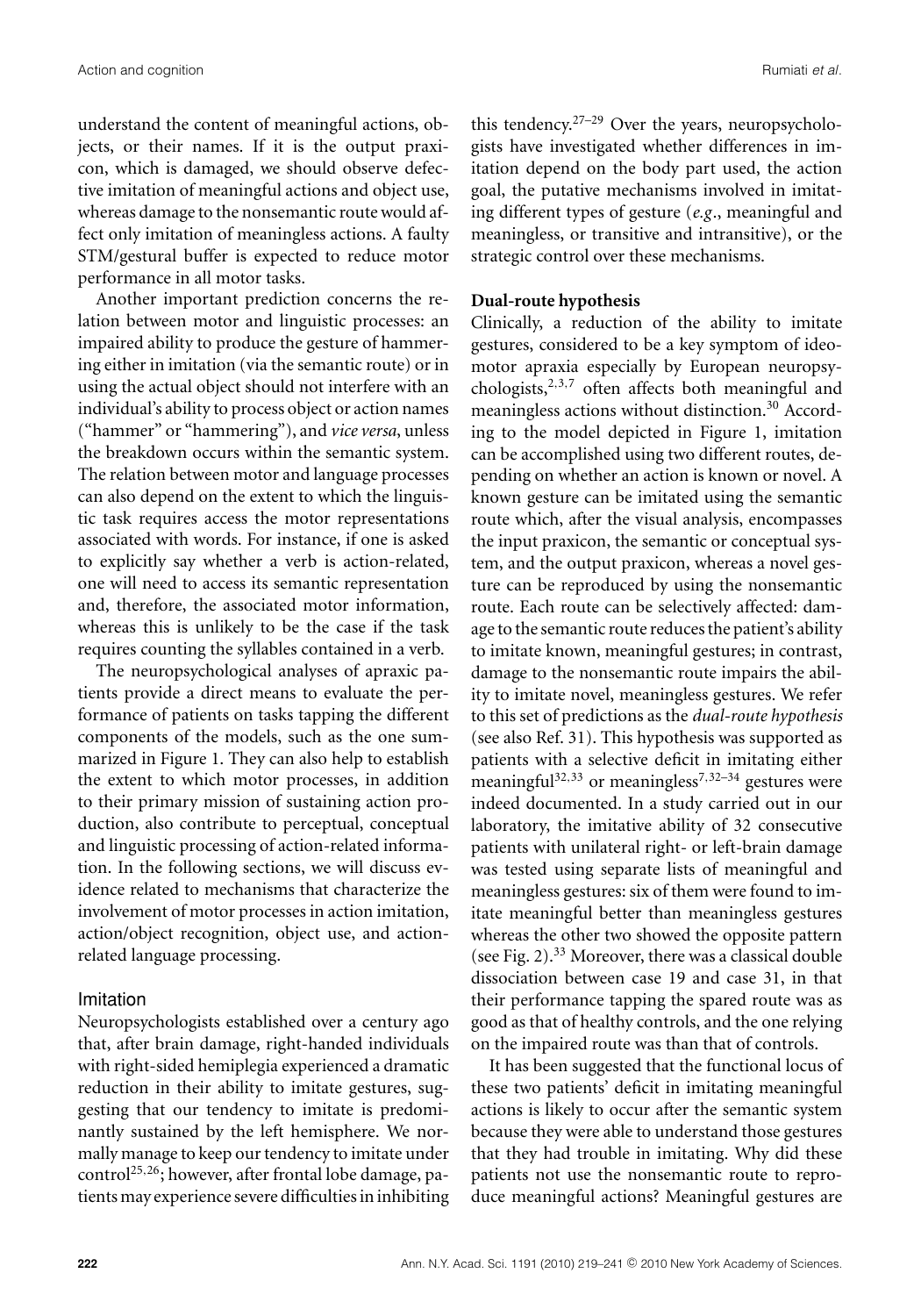

**Figure 2. (A) Two LBD patients who imitated meaningless (ML) better than meaningful (MF) gestures (cases 30 and 31). (B) Four LBD patients who imitated meaningful better than meaningless gestures (cases 13, 14, 19, and 23). (C) Two RBD patients who imitated meaningful better than meaningless gestures (cases 2 and 6). In each figure, the number of overlapping lesions is illustrated by different colors coding increasing frequencies from a** *violet* **(***n* **= 1) to** *red* **(indicating the maximum number of subjects in each group) color. Coordinates of the transverse sections are given. The height of the individual slices is also shown, on the medial view of the MNI template. In the rightmost part of each image the regions lesioned in all subjects of each group are superimposed onto a 3D rendering of the MNI template, which has been sectioned to show deep lesions. H = hippocampus, MTG = middle temporal gyrus, AG = angular gyrus, PA = Pallidum, and PU = putamen. (D) The graph plots the performance of individual patients who showed dissociations in imitating meaningful (transitive) and meaningless gestures. These images and data are derived from Tessari** *et al***. (Ref. 33).**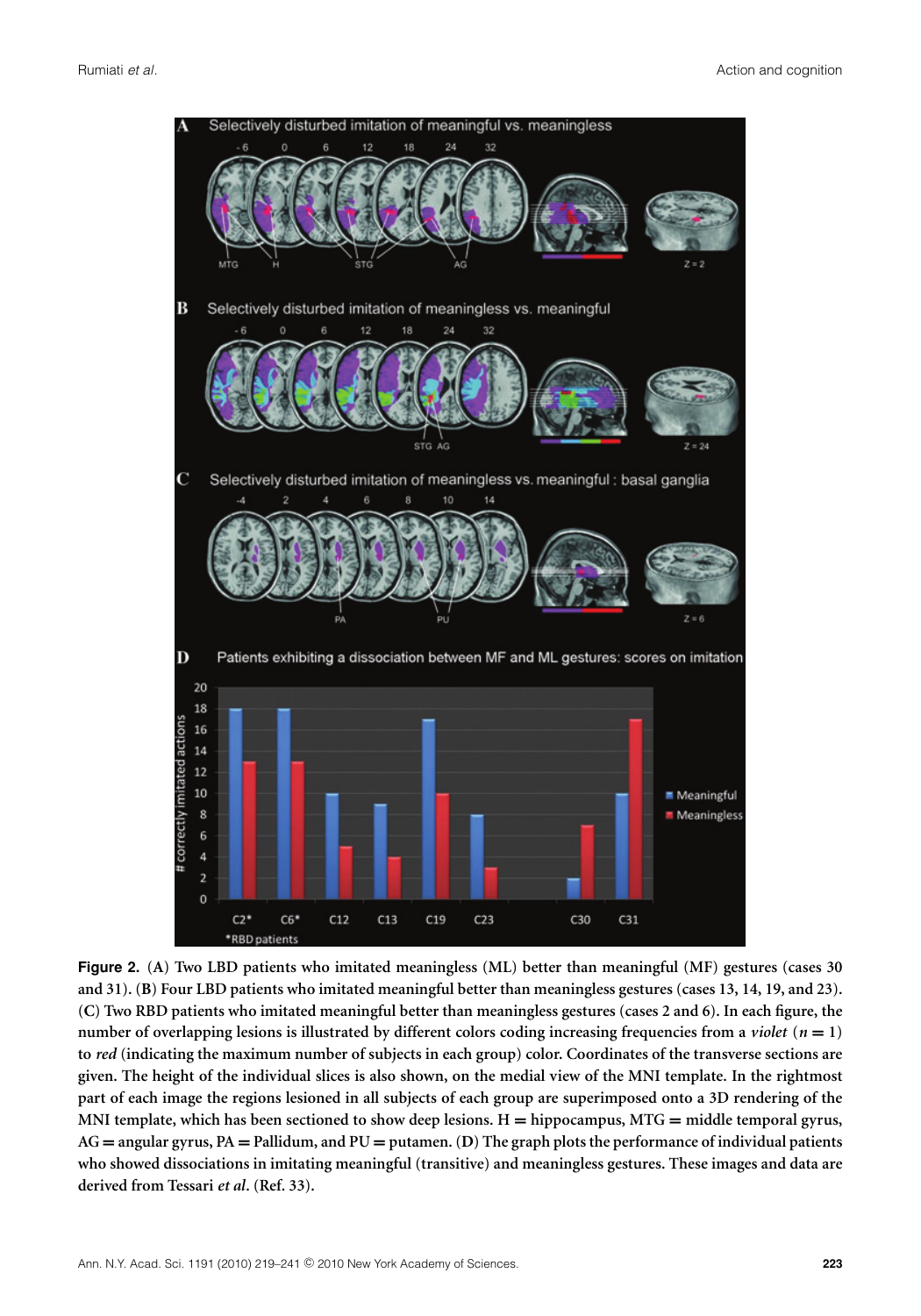familiar and their sense of familiarity probably triggered the inefficient semantic route in patients 30 and 31 who proceeded to not revert to the nonsemantic route even though it was intact, because, due to the lesion, they had not sufficient resources for switching operations (see Ref. 10 for a similar case and argument). Case 30 imitated meaningless better than meaningful gestures, but imitated both gesture types below the normal range, thus suggesting that she probably suffered from damage to both the semantic and nonsemantic route.<sup>33</sup>

## **Direct mapping**

In contrast with the *dual-route hypothesis*, the ideomotor theory (IM) posits that observing somebody else executing an action activates an internal motor representation in the observer for perceived and internal actions, in that they share a similar content or  $code.<sup>35-37</sup> According to this account, initiation is ac$ complished by a *direct mapping*, or what we might call *single-route hypothesis*. In an elegant series of experiments with healthy volunteers, Brass and colleagues<sup>25,26</sup> demonstrated that simply observing a finger movement evokes a strong tendency to execute that action, which, because it is not always required by the context, is usually inhibited. Proponents of direct mapping agree that, in humans, the neural correlate of direct mapping is the bilateral fronto-parietal Mirror Neuron System (hMNS), engaged both in observation and execution of purposeful actions.<sup>38</sup> Human direct matching—MNS seems to be tuned specifically to purposeful and biological actions.<sup>39-41</sup>

Consistent with the *single-route hypothesis*, some group studies found no difference in patients' imitation of meaningful and meaningless gestures when they were presented intermingled.<sup>10</sup>,30,33,<sup>42</sup> On the other hand, the *single-route hypothesis* cannot explain the observed double dissociation between the imitation of meaningful and meaningless actions observed in some patients.7,32–34

Any deficit in this mechanism should impair imitation of either action type to the same extent. As direct mapping is held to be automatic and unconscious, it resembles more the nonsemantic than the semantic route. In order for the perceived action to activate the corresponding motor representation in the imitator's brain, the mapping process needs to establish correspondences at the level of features that are already in the human

motor repertoire, rather than at the level of the whole action representation. What still needs to be established is the nature of these features or, for that matter, the nature of the building blocks which gestures and movements are made up of.

# Action recognition and motor production processes

In the model depicted in Figure 1, input and output praxicons are hypothesized to be independent. This means that successful recognition of actions does not necessarily rely on the motor production processes associated with objects and, *vice versa*, action production can occur independently of whether the action recognition has successfully taken place. Evidence in support of this hypothesis comes from individual patients who showed dissociations between the ability to recognize actions and that of using objects or imitating actions. On the other hand, group-level analyses led to quite opposite results, namely to associations of deficits, thus supporting the *embodied hypothesis*, whereby motor production processes associated with objects are at the core of action recognition. Patient M.F., described Bartolo and colleagues could recognize meaningful actions even though she performed poorly on all tests of production of meaningful gestures, including imitation.<sup>32</sup> The abovementioned cases 30 and 31 correctly imitated only 10% and 50% of the objectrelated pantomimes, even though they correctly identify 90% and 100% of them respectively<sup>33</sup>; differently from M.F., cases 30 and 31 showed normal object use.<sup>33</sup>

Cases of patients with difficulties in recognizing visual gestures, even if able to use objects, $8,10$ as well as cases of patients who were apraxic but could accurately recognize gestures, $14,43$  have been described in the past. Recently, Negri and colleagues' study reported classical and strong dissociations between object use and pantomime, or between object recognition (evaluated either by means of the pantomime or the object naming task, or by means of a multiple-choice version of the naming task so as to test patients with severe language production impairments) and object use when performance of individual unilateral brain-damaged patients from an unselected sample was analyzed.<sup>9</sup>

However, in sharp contrast with the singlecase analysis, in the same study group-level analysis revealed a reliable positive correlation between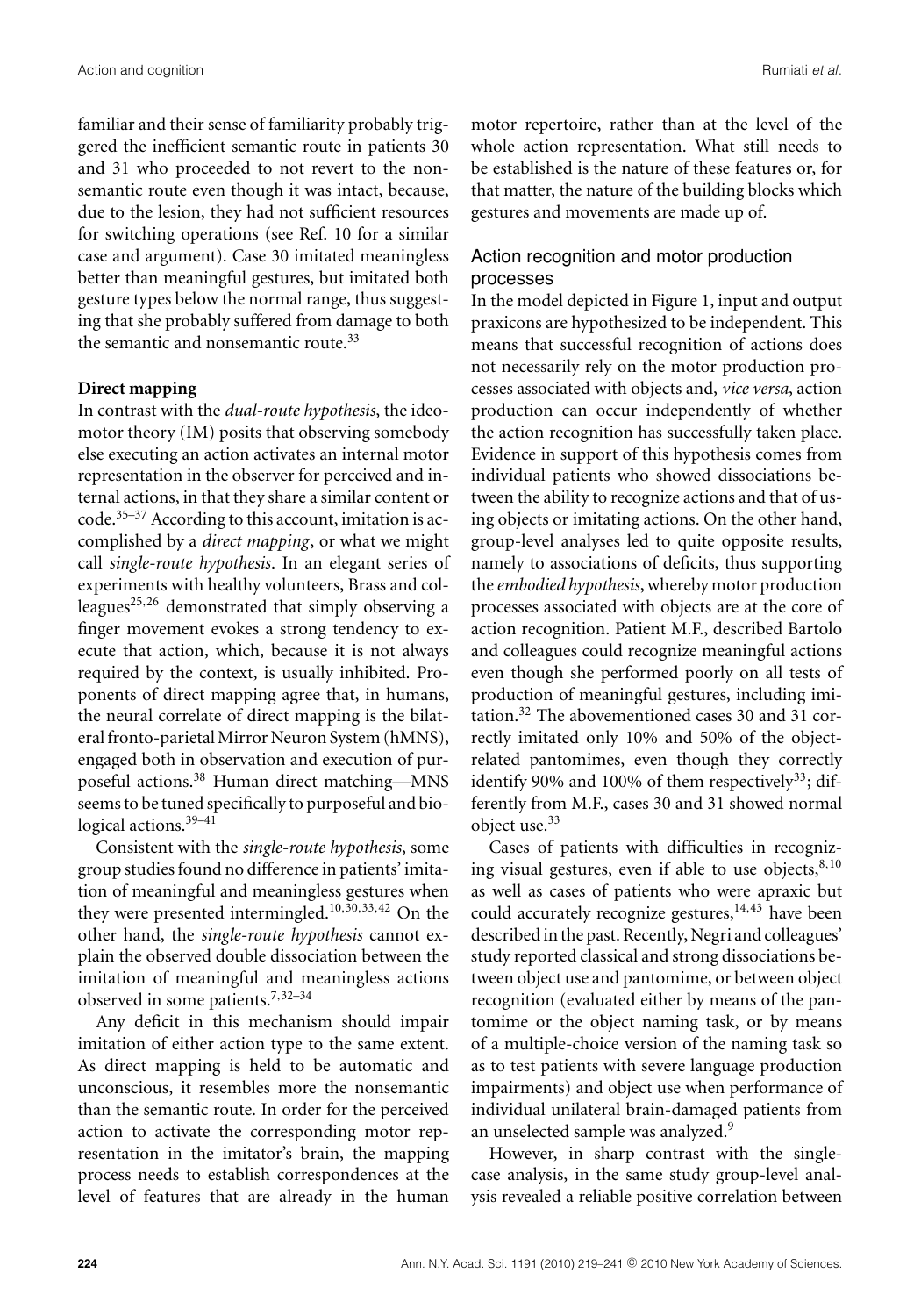pantomime recognition and pantomime imitation and a positive correlation between pantomime recognition and object use.<sup>9</sup> This correlational pattern replicated Buxbaum and colleagues' findings.<sup>16</sup> They studied 44 left-brain damaged patients, 21 of whom exhibited IMA apraxia, who performed a number of pantomime imitation and recognition tasks and found that there were strong relationships between object-related pantomime imitation and object-related pantomime recognition, and between imitation and recognition of the hand posture component of object-related actions. These authors found correlations between pantomime recognition and pantomime imitation ( $r = 0.80$  and  $r = 0.52$  for hand postures and for arm postures respectively). However, a similar correlation between imitation and recognition in Tessari and colleagues resulted only in a trend ( $r = 0.32$ ).<sup>33</sup>

The neuropsychological evidence reviewed above, even though compatible with both the embodied and the disembodied theories, allows us to reject the strongest version of the embodied hypothesis, whereby recognition and production systems coincide. We will discuss later why it is the case that, in some patients, we were able to observe recognition or production abilities either selectively damaged or selectively spared.

#### Body representations and imitation

Rothi and colleagues did not foresee any particular role for putative body representations within their model. However, it is the case that there might be different levels at which these putative representations of the body might interact with higher-level motor processes.

In addition to the sensorimotor maps,<sup>44</sup> neuropsychologists hypothesized at least three other body representations, based on pattern dissociations: *body structural description, body schema*, and *body semantics* (or *body image*).45–47 Within this conceptual framework, the *body structural description* is a representation derived primarily from visual input that codes the spatial arrangement of effectors and the relationships between them. Patients with damage to this representation suffer from *autotopagnosia*, which manifests itself with an inability to localize, within the whole body structure, body parts on verbal command, independently of whether the body is theirs or someone else's.<sup>48–52</sup> The *body schema* is an egocentric map that codes

by integrating the information derived from sensory and motor modalities.<sup>45–61</sup> Often the integrity of the body schema is assessed using the handedness task<sup>55</sup> in which participants typically have to decide whether a rotated hand was left or right. It has repeatedly been showed that response times linearly increased with the discrepancy between the hand stimulus and participants' own hand, suggesting that they accomplished the task by imagining the movement of their own hand until its orientation matched the one of the hand stimulus. Furthermore, neuropsychological evidence suggests that the body structural description and the body schema can be independent from the *body semantics* (or body image) that is a conscious representation that stores lexical-semantic information about the body and its parts.<sup>45</sup>

In the following sections, we will examine how these putative representations have been considered in relation to higher-level motor processes, imitation in particular. There is no agreement to date on which of the putative body representations is supposed to be damaged so as to cause imitation impairments.

#### **Body structural description**

Goldenberg proposed that the imitation deficit is caused by damage to a nonsemantic route as well as to the structural description of the body.<sup>7</sup>,<sup>56</sup> His proposal was based on the observation that apraxic patients with left-brain damage (LBD) scored worse than LBD patients without apraxia or right-brain damaged (RBD) patients, on an imitation task and on a task in which they were required to reproduce the same postures on a life-sized manikin.<sup>56</sup> What is more, RBD patients' performance on tasks tapping visuo-spatial abilities (*i.e*., block design and manipulation of beads) was inferior to that of both LBD groups. Goldenberg concluded that patients' reduced ability to reproduce gestures on their own body as well as on a manikin was caused by a unique functional damage to a supramodal body structural description. In addition, the double dissociation between imitation of meaningless gestures and performance on block design, he argued, indicated that the former did not rely on general visuo-spatial abilities. The association of deficits in reproducing postures on the human and on the manikin body was replicated in two patients whose lesions overlapped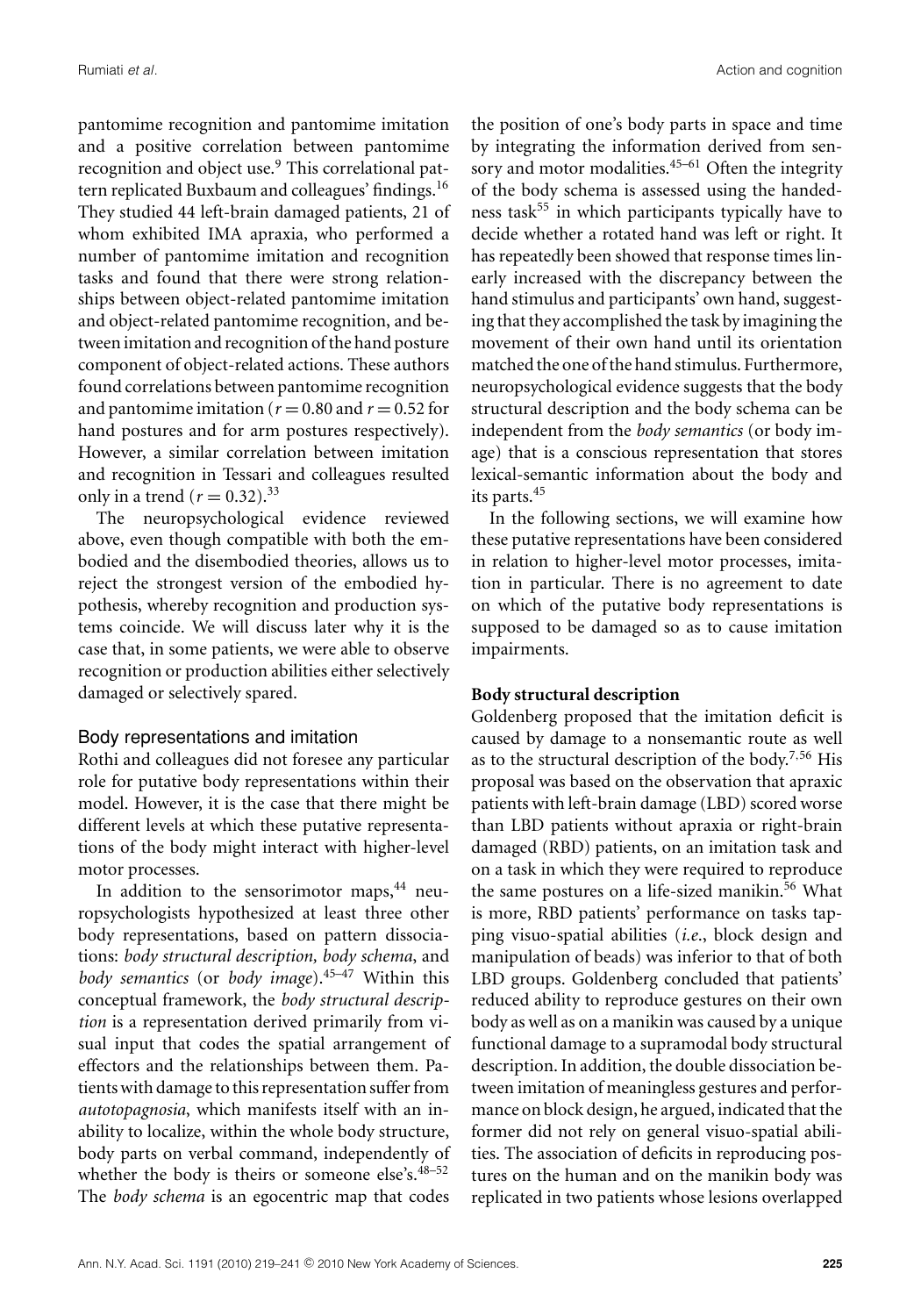in the inferior portion of the angular gyrus in the left hemisphere.<sup>7</sup> This was roughly the same area that, according to some authors, was found active in a functional magnetic resonance imaging (fMRI) study in which participants watched a human model performing bodily gestures and then executed either an identical or a different action, using the same or different limbs.<sup>57</sup> The left inferior parietal lobule was associated with a visuo-spatial description of one's own body, whereas visual perception areas in the right occipito-temporal and superior parietal cortices were associated with imitation of simple body gestures, both requiring a visuospatial description of the observed model.<sup>57</sup>

Does imitation need to be dependent upon body mapping procedures, such as Goldenberg proposed? According to an alternative view is the one according to which imitation relies on decomposingrecomposing a visually presented gesture, according to a hierarchy of goals.<sup>58</sup> In a recent neuropsychological study, this issue was directly addressed.59 Thus, patients with IMA, compared with RBD patients and control subjects, were found to be more impaired in imitating hand gestures and combined finger-hand gestures than finger gestures alone, even though their finger selection was not preserved. For the proponents of the so-called goal-directed theory, imitation of the distal aspects of a gesture, such as reaching for the correct object, is more important than selecting the exact means used to achieve the goal of a modelled action.<sup>58</sup>,<sup>59</sup>

## **Body schema**

At variance with Goldenberg's view, other neuropsychologists proposed that the defective imitation is caused by damage to the body schema.<sup>45,60,61</sup> Buxbaum and colleagues described a patient, B.G., with progressive IMA, whose performance was severely impaired in imitating meaningless gestures and in tasks requiring spatial and mental sensorimotor transformations of body parts (*e.g*., the handedness task).<sup>60</sup> These authors proposed that the patient's pattern of deficits was attributable to damage to a unitary set of procedures or representations coding the dynamic positions of the body parts of self and others (*i.e*., the body schema) and modified the two-route model *à la* Rothi and colleagues in such a way that it could now account for their data.<sup>60</sup> Similarly, Schwoebel and colleagues found that, in leftbrain damaged patients, the correlation between action imitation and tasks tapping specific body representations differed depending on whether the action was meaningful or meaningless.<sup>61</sup> More precisely the ability to imitate meaningful gestures correlated with the performance on both the handedness task (held to tap the *body schema*) and a semantic task concerning the meaning of body parts (and therefore held to tap the *body image*), whereas the imitation of meaningless gestures exclusively correlated with the performance on the handedness task.

The studies reviewed above interpret the deficit of the handedness task to be the result of damage to the body schema. $45,60,61$  This is consistent with recent imaging work demonstrating that the representation of one's own body parts and the mental transformation thereof can be disentangled. $62$ It is therefore possible that imitation deficits described by Buxbaum and colleagues $60,61$  might reflect a defective ability to mentally imagine or simulate movements of body parts even though their body structural description is intact. Although there is no doubt that the motor system and the body interact, the nature of the body representation that is engaged in imitation of gestures still remains to be clarified as it is yet to be established whether it is necessary to postulate damage to a body representation in order to account for impaired imitation.

## Object recognition and use

The object-use deficit has been considered to be the key-symptom of ideational apraxia because it was first noted in 1905 by Pick, who reported the case of a patient who committed gross errors not only in carrying out complex activities (*e.g*., lighting his pipe) but also in using single objects like, for instance, using a razor as a comb or scissors to write.<sup>63</sup> Descriptions of patients showing impaired imitation, but normal object and tool use, and patients with the opposite pattern, have been reported, suggesting that these two abilities rely only partially on the same processes.<sup>5,64,65</sup> Double dissociation invalidates the skeptics' belief that IA is simply a more severe case of IMA.<sup>66,67</sup>

The ideational deficit has been interpreted in many ways. For Pick and Dejerine, failure to use objects was a consequence of general mental disorders,<sup>63</sup>,<sup>68</sup> opinion supported by the frequent association of IA with dementia or confusion.<sup>69</sup> For Liepmann, $70$  patients have difficulties in forming the idea or plan an action. According to Morlaas,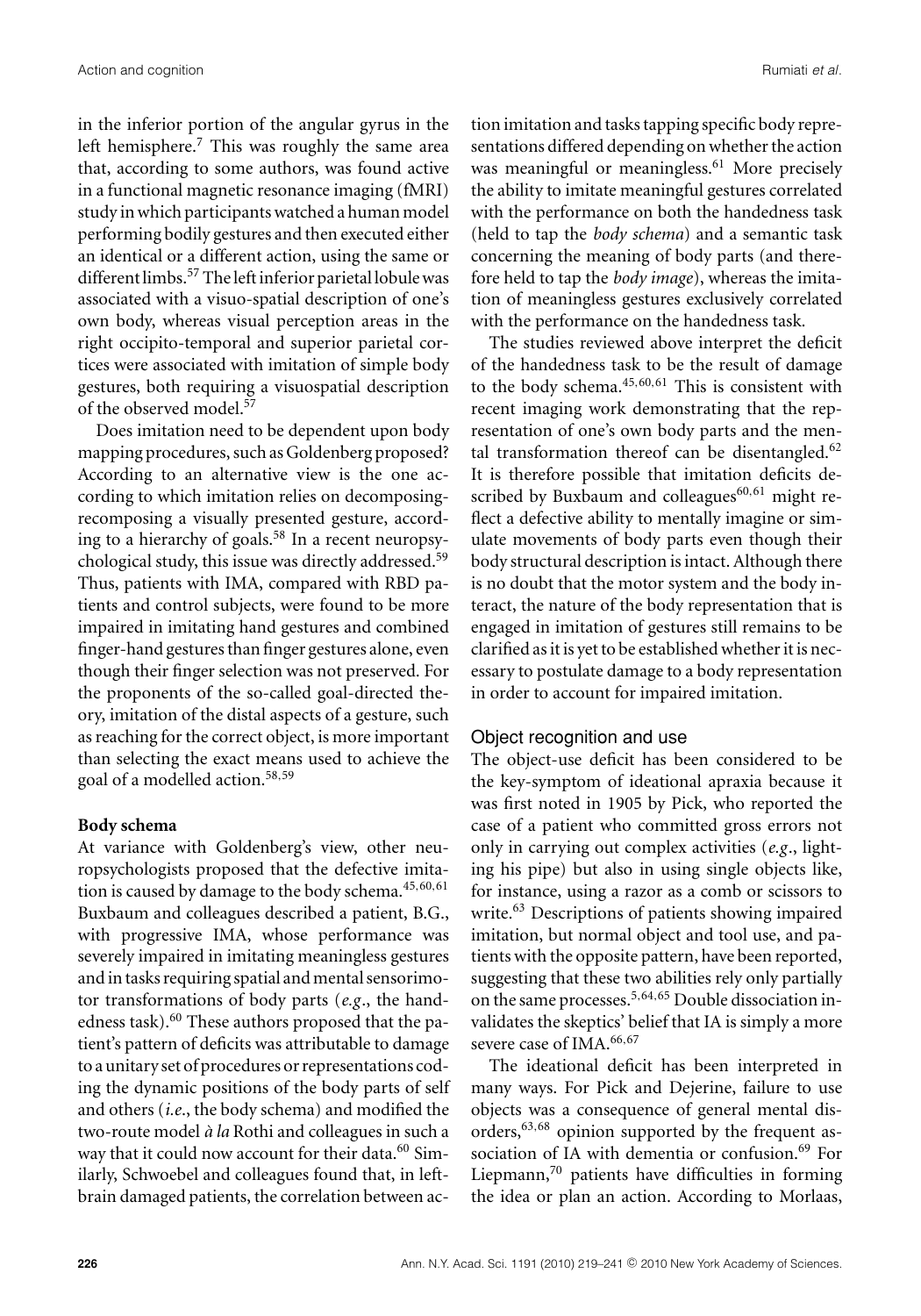IA was a special case of "agnosia of use" in that it affected only transitive actions (*e.g*., waving goodbye).<sup>71</sup> De Renzi and Lucchelli argued that errors such as omission, misuse or mislocation, made by the patients with IA, "reflect a defective idea of how the object must be used"  $(p. 1181)$ .<sup>5</sup> These authors, therefore, proposed to call this deficit "amnesia of usage", caused by a failure to activate memories of actions. Subsequently, other neuropsychologists associated the deficit in using objects with damage to the conceptual or semantic system.10,43,60,65,72,<sup>73</sup>

In the above mentioned studies, however, the extent to which these apraxic patients could recognize those objects they failed to use, or did not retain conceptual knowledge of, or whether they had lost the sequential organization of complex gestures, was not fully established. In our laboratory, we carried out an extensive assessment of semantic knowledge concerning the objects that two apraxic patients failed to use (F.G. and D.R.). $14,74$  We demonstrated that their deficit in using objects could not be caused by a damaged semantic system, in that the patients performed well object-to-action matching and on an action-to-object matching tasks; neither could it be caused by visual agnosia, in as much as they could correctly recognize all objects, nor by a deficit in sequencing the pictures of everyday activities. $14$ Moreover, we demonstrated that these two patients retained finer semantic knowledge about the objects they failed to use.<sup>74</sup>

Thus, in order to use objects one does not seem to rely on full semantics. This claim was supported by the observation of seven patients with Semantic Dementia (SD),<sup>74-78</sup> one with Alzheimer's disease,<sup>77</sup> and one with *herpes simplex* virus encephalitis<sup>78</sup> all of whom were diagnosed as being able to use objects in the presence of severe semantic loss and naming difficulties. While in Negri and colleagues<sup>77</sup> patients' semantic deficit worsened in subsequent testing sessions, leaving their ability of using objects substantially intact, the SD patients studied by Silveri and Ciccarelli<sup>78</sup> could cope with everyday activities, as long as their semantic deficit was not severe (as in the case of SD patients reported in Refs. 79–82).

Taking together, these double dissociations suggest that motor representations are necessarily contacted when we produce an action but not when we understand an action or an object's function. This lack of overlap between processes underlying action production and the ability to understand action and objects is in contrast with the correlation of deficits found in some early studies of apraxia (where patients' semantics was not clearly assessed) and in more recent studies involving SD patients with a severe semantic deficit.

## **A computational account of tool use and its deficits**

The errors that patients F.G. and D.R. of Rumiati and colleagues committed when they used objects included step omissions, subtask omissions, action additions, object substitutions, perseverations, and capture error/usage behavior.<sup>14</sup> In that study we proposed that the errors arose from a disturbance of contention scheduling (CS), a system responsible for the control of routine action, in which action schemas and object features are represented in two distinct networks that are normally mutually interconnected.<sup>12</sup> Another system supervisory attention—is able to bias the CS when willed control over behavior is needed.<sup>83</sup> In 2007, Cooper has also applied this model to five multiple object tasks typically used in clinical assessment.<sup>13</sup> In preparing an espresso coffee pot using coffee from a tin and a spoon, the parts of the coffee pot, the coffee tin, and the spoon would be represented in the object representation network. Normally, these representations trigger the appropriate action schemas; this triggering is the cognitive equivalent of the Gibsonian notion of affordance, $84$  and is supported by empirical studies.  $85,86$ The reverse links, from schemas to object representations, are activated to ensure that appropriate objects are selected during schema-directed action. Within either domain, lateral inhibition operates between units to ensure that no more than one object representation, or schema respectively, becomes strongly active for a given function at a given time. Cooper lesioned the links between action schemas to object representations, and the reversed links, and reproduced the error profiles of F.G. and D.R. of Rumiati and colleagues, respectively.<sup>13</sup> Consistently with Cooper and Shallice's model, D.R.'s deficit is best accounted for by assuming a complete ablation of a pathway from object representation to schema, whereas F.G.'s deficit is best accounted for by assuming a near complete ablation of the reverse pathway.<sup>12</sup>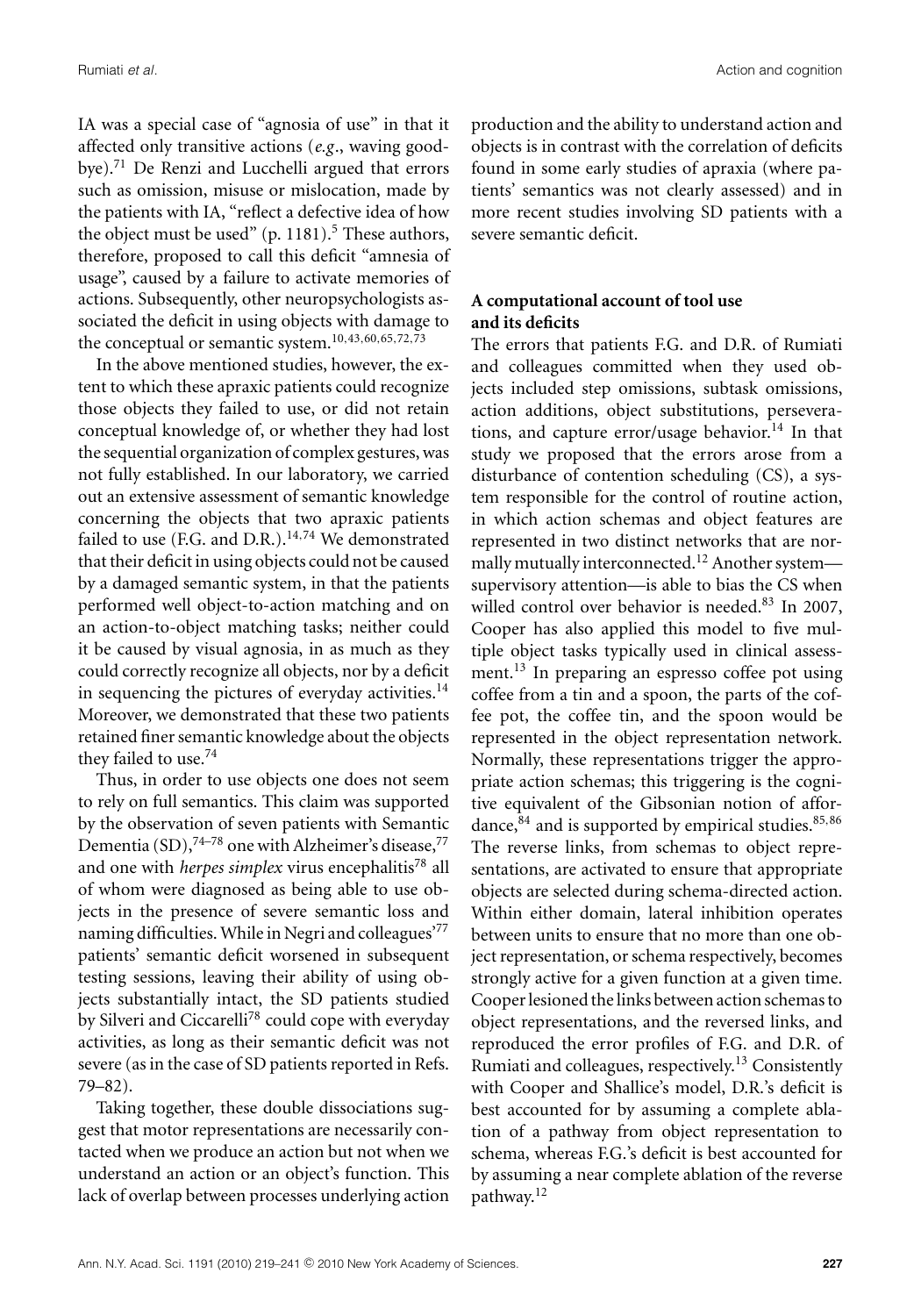## **"What" and "how" revisited**

According to a current dominant view of the visual system (see Ref. 87), the visual processing used in the programming and control of grasping is held to be quite distinct from the visual processing that supports our object perception. Goodale and Milner argued that the visual control of grasping and other visually guided movements is sustained by a dedicated visuo-motor system in the dorsal steam, that from the primary visual cortex reaches the posterior parietal cortex (the "how" system). The perception of objects, they claimed, depends on the ventral stream projecting from the primary visual cortex to the temporal lobe (the "what" system). Evidence for a distinction between "vision-for-action" and "vision-for-perception" comes from the observations of neurological patients. On the one hand, patients with damage to the dorsal stream often show optic ataxia (OA)—a deficit of visuo-manual guidance—despite having a relatively speared ability to recognize objects. The opposite side of the dissociation is represented by patients suffering from visual form agnosia (VFA), a deficit that impairs object recognition without interfering with their ability to reach and grasp objects. More recently, Pisella and colleagues<sup>88</sup> argued that the current available observations do not convincingly support Goodale and Milner's dichotomic view and concluded that it should be revised in favor of a more complex organization characterized by multiple parallel visualto-motor connections: a dorsal-dorsal pathway, a ventral stream-prefrontal pathway, and a ventrodorsal stream pathway. The first one, which involves the most dorsal part of the parietal and premotor cortices and supports immediate visuo-motor control, when damaged, gives rise to OA. The second one connects the ventral visual stream to prefrontal areas, by-passing the parietal cortex, and supports "mediate" control; damaged to this pathway gives rise to VFA. The third connection is the ventrodorsal pathway that comprises the more ventral part of the parietal lobe, the premotor and prefrontal areas, and supports complex planning and programming that rely on high representational levels; damage to this connection gives rise to limb apraxia, spatial neglect or mirror apraxia depending on whether it is located in the left hemisphere, the right-hemisphere or both.

The double dissociation between patients with a selective deficit in using objects and patients with degraded object knowledge is compatible with Pisella and colleagues' framework. We suggest that the "how" system should include higher-level action representations, acquired by past experience, on which the dexterous use of familiar objects relies. They correspond to the nonsemantic, left posterior parietal cortex-based system,  $128$  the same that might be damaged in ideational apraxic patients.<sup>14,74</sup> Even though they fail to use them appropriately, limb apraxic patients do not necessarily show deficits in grasping and manipulating objects (*i.e*., they do not have OA), suggesting that the higher-level action representations are functionally dissociable from first-order sensorimotor transformations required in object prehension.

On the other hand, the ventral stream-prefrontal pathway, in addition to computing the intrinsic properties involved in object identification (or "what" stream), would also deal with taskindependent conceptual knowledge that comes into play not only in object naming and recognition tasks but also in tasks tapping functional-semantic information about objects. This system seems to be degraded in demented patients,*e.g*. <sup>74</sup>,78. Although this double dissociation reliably shows some degree of specialization between these different levels of object and action representations, under normal circumstances these levels may well interact.

## Action-related language processing

It is common to find associations of deficits in verbal and nonverbal domains in neuropsychology, so much so that in the past the nonverbal deficits of aphasic patients were interpreted as being part of a central communication disorder.

There are several studies in which disturbances of gesture comprehension (*i.e*., understanding what is its meaning) were frequently detected in aphasic patients, as for instance in Gainotti and Ibbia's study.89 However, it is not clear whether the responses given by the aphasics in the gesture comprehension task were inaccurate because they failed to process gestures correctly or because they used the impaired verbal modality to elaborate their responses. The association of aphasic deficit with an impairment of symbolic gesture interpretation was replicated in a later study by Gainotti and Lemmo.<sup>90</sup> Moreover, the deficit of aphasic patients on a gesture comprehension task correlated closely with a verbal semantic impairment. Duffy and Duffy, $91$  expanding the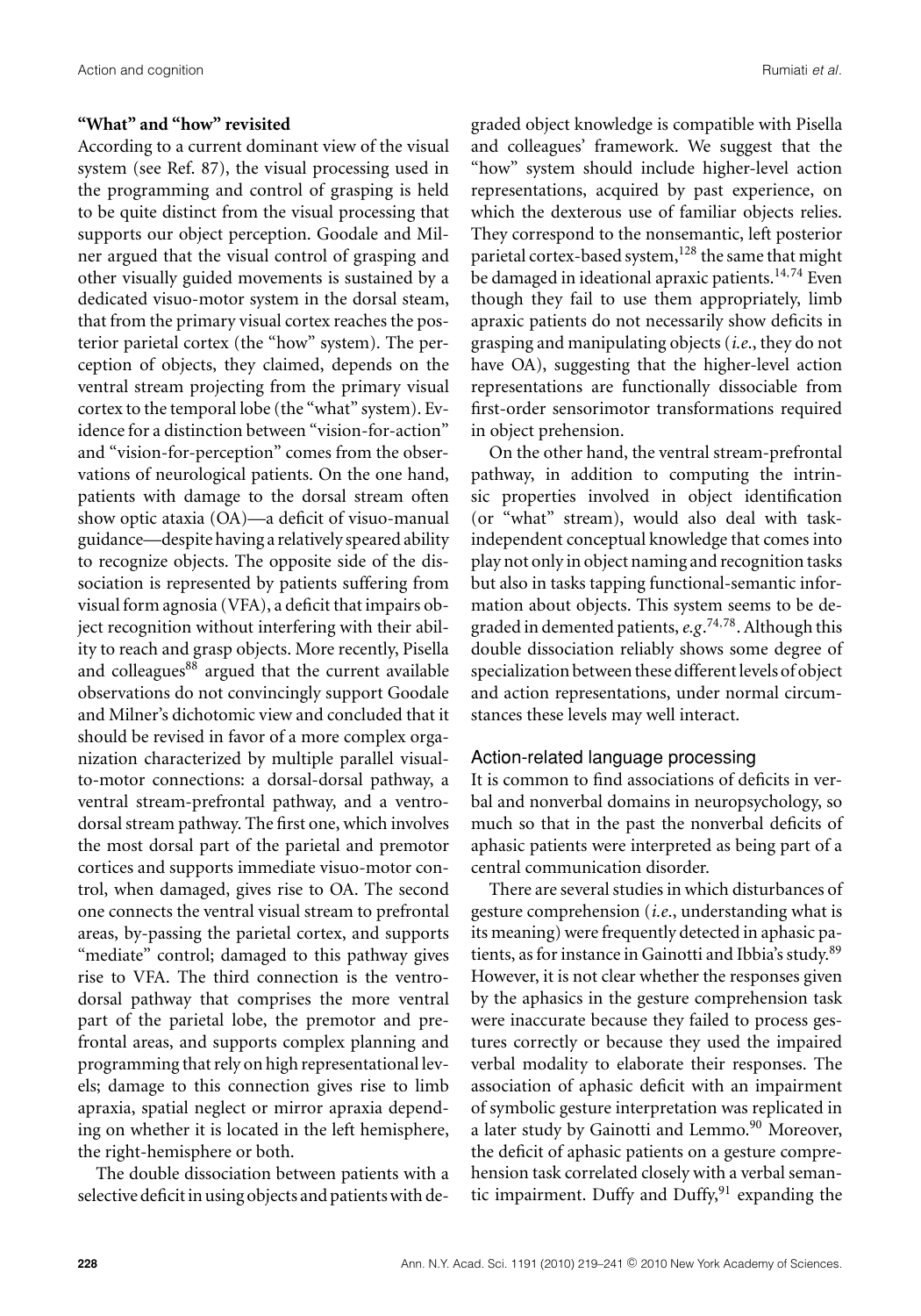results of their own earlier study,<sup>92</sup> found a strong correlation between impaired pantomime recognition and verbal deficits in 47 aphasic patients. Moreover these aphasics were impaired in both pantomimic expression and recognition and these deficits correlated closely with aphasic deficits. More recently, a subgroup of patients with severe aphasia were reported who were impaired in understanding actions in both verbal and nonverbal modalities (*i.e*., through reading and pantomime interpretation), although the performance of the larger group of aphasics, to which the severe aphasics belonged, dissociated between the two modalities.<sup>93</sup>

Clinically, in right-handed individuals IMA (defined as a failure to imitate gestures or/and to execute them to verbal command) and IA (defined as a failure to use objects) are mainly associated with lesions in the language-dominant left hemisphere. Association between the two deficits is therefore likely to be due to the encroachment of the lesion upon the contiguous structures, which are differentially dedicated to language and praxis. In line with this view, Ajuriaguerra and colleagues reported that 90% of patients with ideomotor apraxia also suffered from aphasia and that 56% of the aphasics were apraxic.<sup>69</sup> This was supported by the findings of De Renzi, Pieczuro and Vignolo, in which the highest correlation reported was that between aphasia (*i.e*., comprehension) and ideational apraxia ( $r = 0.579$ ,  $P <$ 0.001); in their study IA occurred in patients with severe aphasia, and particularly in patients with global and severe Wernicke aphasia.<sup>64</sup> As the aphasics had difficulty in pairing objects with the movements required to use them appropriately, De Renzi and colleagues concluded that an inability to associate different aspects of the same concept was one of the common underlying causes for their failure to perform certain tasks correctly.<sup>64</sup>

However, conclusions based on these and similar observations have been challenged by other findings showing uncorrelated performances $94-96$ and dissociations between verbal and action domains.<sup>30</sup>,64,93,97,<sup>98</sup>

#### **Uncorrelated performance and dissociations**

In Bell's study, the ability of aphasic patients to recognize pantomimes did not correlate significantly with their scores on language or praxis, which substantiated the view that their errors in pantomime recognition may be caused by a perceptual-motor deficit in addition to semantic impairment.<sup>94</sup> Goodglass and Kaplan<sup>95</sup> and Wang and Goodglass<sup>96</sup> who tested aphasics both on the production of transitive and intransitive pantomimes with verbal prompts, as well as their comprehension of pantomimes, also found that the performance of these two tasks were not correlated.

Liepmann (quoted by Ajuriaguerra *et al*. 69) described seven nonaphasic patients with apraxia, six of whom had right-sided hemiplegia.99 In contrast, Kertesz, Ferro and Shewan found that of 177 leftstroke patients, 6 had severe aphasia but normal praxis abilities.<sup>97</sup> De Renzi and colleagues studied 100 left-brain damaged patients of whom 60 suffered from aphasia; of the 40 nonaphasic patients, 2 showed a deficit in performing the imitation task, whereas 12 of the 60 aphasics did not. $30$  However a positive, significant correlation was found between imitation scores and a measure of verbal competence (measured with the Token test). In another large group of 699 Italian patients examined by Papagno, Della Sala, and Basso, 10 were found to have IMA but not aphasia, and 149 aphasia but not apraxia.98

In the study by Saygin and colleagues cited earlier, a dissociation was also found in a group-level analysis between pantomime interpretation (using line-drawings) and action comprehension (with sentences), though the stimuli used for both tasks were identical. $93$  This clearly suggests that aphasics can interpret observed actions that they cannot understand via language (through verbal material).

To explain the discrepancy between associations and dissociations of language and praxis abilities, some authors suggested that linguistic and nonlinguistic functions might share representations to a variable degree, depending on the extent to which verbal and nonverbal tasks share perceptual and conceptual properties and developmental stages of acquisition.<sup>93</sup> We have directly addressed this hypothesis and provided evidence that, even when task- and stimulus-level factors are as closely matched as possible, double dissociations between language and nonlinguistic representations and processes are still possible.<sup>100</sup> The performance profiles, observed in our and others' patients challenge the extreme embodied view according to which sensorimotor and conceptual systems are thought to be virtually identical.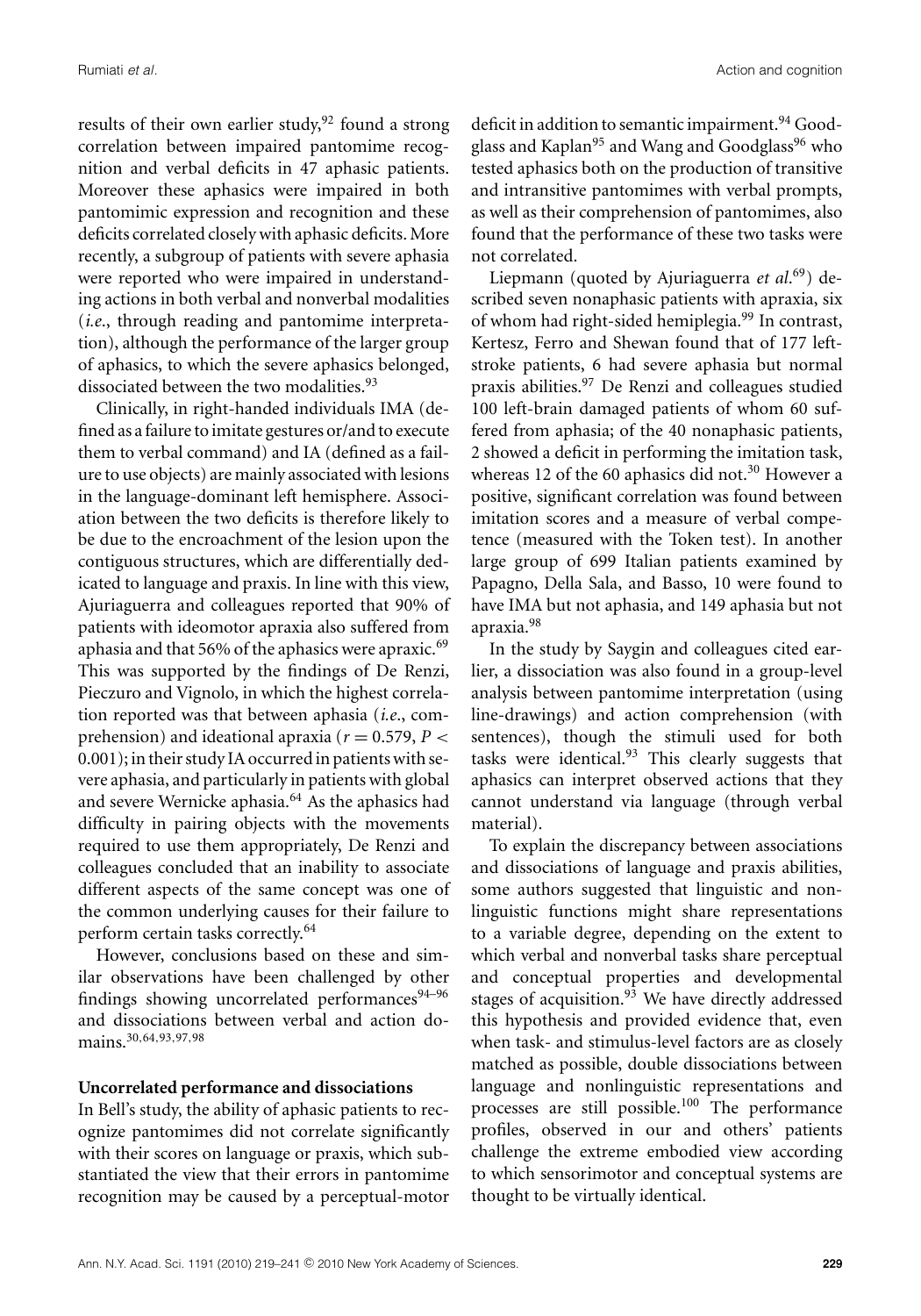# The anatomy of action perception and imitation

Neuropsychological<sup>7,32–34</sup> and neuroimaging<sup>101,102</sup> studies demonstrated that the two routes, or processes, for imitation have a psychological reality and dedicated neural correlates. Specifically, patients with lesions of the parietal cortex (in particular the angular gyrus) were described as being impaired in imitating meaningless gestures, but were still able to imitate meaningful gestures.<sup>7,33,34,103</sup> Using positron emission tomography (PET), Peigneux and colleagues observed activations in the left angular and middle frontal gyri, in the right supramarginal gyrus and inferior parietal lobule, when subjects imitated familiar gestures, and in the inferior and superior parietal lobes bilaterally when subjects imitated novel gestures.<sup>101</sup> Furthermore, in one of our studies, an increased activation in the inferior temporal, the angular and the parahippocampal gyri of the left hemisphere was found when volunteers imitated pantomimes of object use, relative to imitation of meaningless gestures.<sup>102</sup> Imitation of meaningless gestures, relative to pantomimes, led to an increased neural activity in the parieto-occipital and the occipito-temporal junctions in the right hemisphere, in the superior temporal gyrus in the left hemisphere, and in the superior parietal cortex bilaterally. Thus, in addition to regions that are generally engaged in imitation, there are other regions that are associated only with imitation of either meaningful or meaningless gestures.

In contrast, the neuroimaging studies that aim to test the *single-route hypothesis*, according to which the recognition of an action is mediated by the same neural substrates engaged in the production of the same action, led to the activation of the alleged hMNS: the ventral premotor cortex, the inferior frontal gyrus, the inferior parietal cortex and the superior temporal sulcus<sup>104,105</sup> (see Ref. 106 for a review). These regions are held to be homologous to premotor and parietal regions in the monkey brain, in which about 15% of neurons were found to respond both to observation and execution of a given transitive (but not intransitive) action.<sup>107–110</sup> However, in the imaging studies with human volunteers, portions of the hMNS were found active not only when transitive (goaldirected) gestures were used as stimuli, as in the case of the monkey brain, but also when they were intransitive.38,111,<sup>112</sup>

Whether the brain regions defined as hMNS represent the correlate of the direct mapping mechanism underlying visual processing of gestures and imitation has recently been questioned.<sup>113–115</sup> Many of the neuroimaging paradigms investigating the hMNS searched for regions whose activity was, among other things, *cross-modal*, *i.e*., modulated by both the perception of a given movement and its execution. However, at variance with the studies on the monkey brain, in which the activity of single neurons was recorded, the studies conducted with humans adopted noninvasive neuroimaging techniques, recording the activity of a large volume of grey matter in which many subpopulations of neurons with different functional properties may coexist. The heterogeneity of the signals recorded with neuroimaging techniques casts doubt on many of the findings that reported brain regions exhibiting cross-modal effects. Rather, any increase in neural activity, both when observing and executing a given action, could reflect the activation of distinct subpopulations of neurons, none of which has crossmodal functional properties.<sup>113,116</sup>

Three studies have recently attempted to overcome this problem by investigating the alleged hMNS using adaptation paradigms.<sup>117-119</sup> Studies employing this paradigm assume that neural cells with selective functional properties rapidly adapt when their preferred stimulus occurs repeatedly<sup>120</sup>; thus, any decreased activation when one stimulus is presented in rapid sequence reflects the adaptation of a subpopulation of neurons within a particular brain region. Dinstein and colleagues described regions in the anterior intraparietal sulcus and in the ventral premotor cortex which adapted when the same gesture (but not different gestures) were either repeatedly observed or executed.<sup>118</sup> However, they failed to find cross-modality effects as no region adapted when the same gesture was first executed and, afterwards, observed. On the other hand, Chong and colleagues found a portion of the right anterior intraparietal sulcus, in which the activity was attenuated when participants observed a recently executed action relative to one that had not previously been performed, thus providing the first evidence in the human brain of neurons exhibiting cross-modal functional responses.<sup>117</sup> As Chong and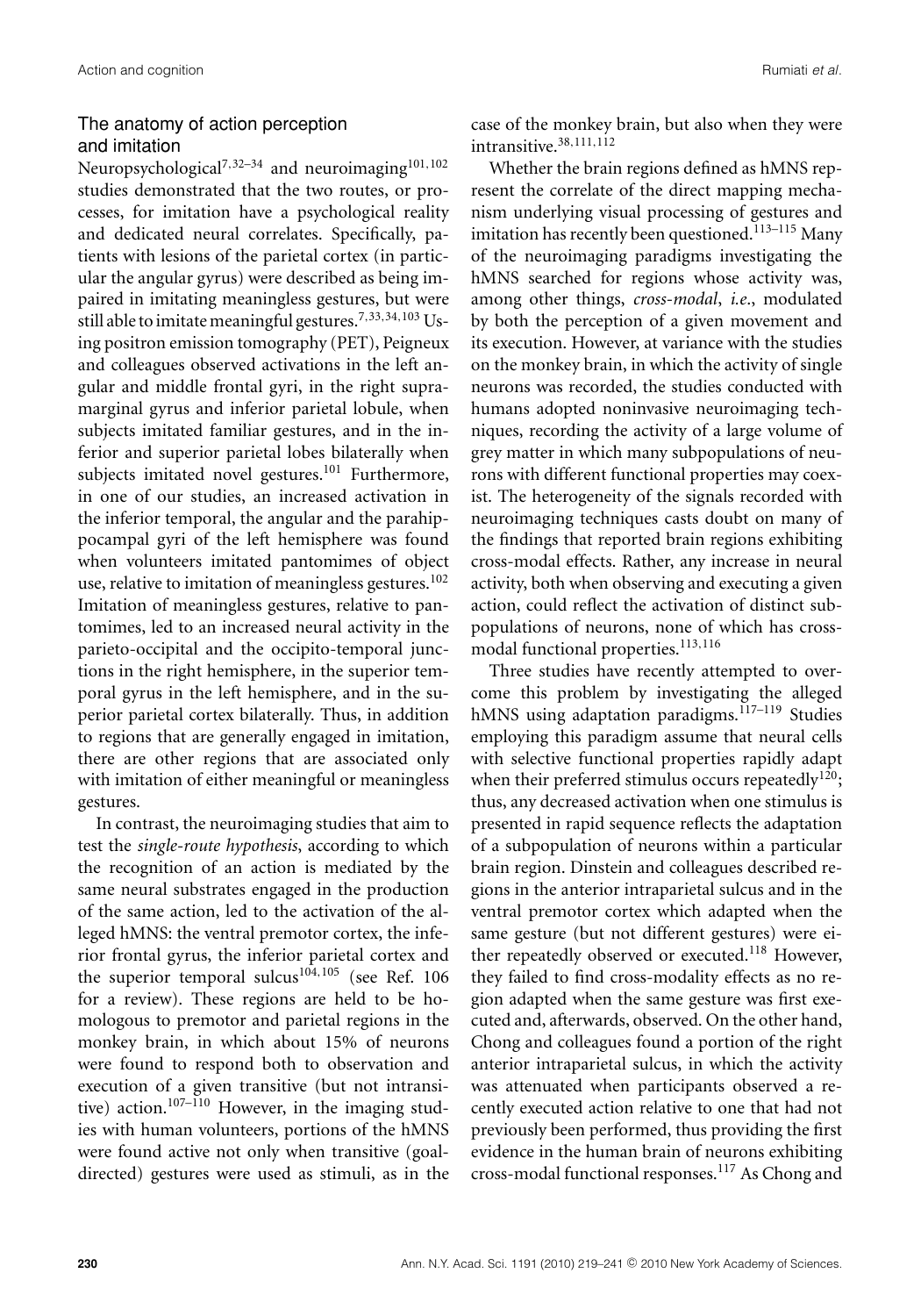colleagues used meaningful gestures which were, in many cases, associated with an object (as well as Dinstein *et al*. 118), their results could reflect adaptation of object-related properties, rather than adaptation of the movement *per se*. <sup>117</sup> This issue was addressed by Lingnau and colleagues who tested cross-modal adaptation paradigms using meaningless gestures and failed to replicate Chong's result, thus leaving the debate about the existence of a neural substrate underlying direct matching open.<sup>119</sup>

#### The anatomy of object perception and use

Objects and tools are processed by different regions, which can vary depending on the modality in which they are experienced, on their function, on the manner in which they can be manipulated, on their value, weight as well as many other properties. A wealth of functional imaging studies suggested that high-level object processing of object pictures relies on regions in both the middle occipital cortex and the fusiform gyrus bilaterally, $121,122$  with the medial fusiform gyrus specifically active whilst processing manipulable objects, such as tools and utensils, compared with living things. $123,124$ 

On the other hand, neuropsychological studies of patients suffering from ideational apraxia suggest that the human capacity for highly skillful object use relies on the activity of left inferior parietal cortex.<sup>5</sup>,14,74,<sup>125</sup> Consistent with neuropsychological observations, studies with healthy participants found an involvement of the posterior part of the left inferior parietal lobe when they pantomimed the use of a tool prompted by a picture<sup>126,127</sup> or its name.<sup>128</sup> The activation of this brain area, associated with both the preparation of the gesture and its overt execution, was neither found when participants performed the same gesture through imitation, when they named the object rather than pantomiming its use,<sup>127</sup> nor when they programmed and executed a meaningless gesture.<sup>126,128</sup> Moreover, the neural activity of the left inferior parietal cortex enhances when object-related action schemas are accessed both explicitly (*i.e*., for overt execution) and implicitly, like for instance in nonmotor tasks involving tools, such as making judgements about actions associated with manipulable objects, $129,130$ naming tools $^{131}$  and the associated actions, $^{132}$  or simply passive viewing tools.<sup>19,131,133</sup>

A recent study reported increased functional connectivity between medial fusiform regions, $133$  that in previous studies had been associated with presemantic representations of visually presented objects, $123,124$  and a portion of the left supramarginal gyrus close to the one previously reported by Rumiati and colleagues $^{127}$  and Johnson-Frey and colleagues.<sup>128</sup> Similar results were observed in a recent PET study when participants pantomimed the use of (or carried out a nonmotor judgement on) an object presented as a name (or as a picture). $134$  We found an increased connectivity between the left superior temporal sulcus (implicated in word processing) and portions of the fusiform gyri (implicated in object picture processing) specifically when participants pantomimed the use of an object name. Furthermore, we also found increased connectivity between fusiform regions and the left inferior parietal cortex (previously implicated in the pantomiming task) when participants pantomimed the use of object pictures or object names, thus favouring the explanation according to which object-related action knowledge is better accessed by visual (and not verbal) object representations.

#### **Between associations and dissociations**

The neuropsychological and neuroimaging evidence reviewed in the above sections is consistent both with embodied and disembodied views on higher-level motor processes. As Mahon clearly put it, in cognitive neuroscience we are lacking a theory that can explain both the dissociation between action production and recognition, and the association of impairments in action production and recognition.<sup>135</sup> On the one hand, the sensorimotor or embodied theories can account for the associations between motor processes and action recognition but fail to account for the dissociations of their deficits. On the other hand, disembodied theories (see Fig. 1) can easily explain dissociation patterns like the one between action production and action recognition, but find it difficult to explain associations of deficits as being caused by damage to a single process. We suggest that Mahon's argument should be generalized to include the putative role of motor representations in action-related language processing. The evidence gathered thus far strongly indicates that, even though language and action are independent domains, as suggested by the clinical dissociations (*e.g*., Ref. 98), action-related language processing might also heavily interact with motor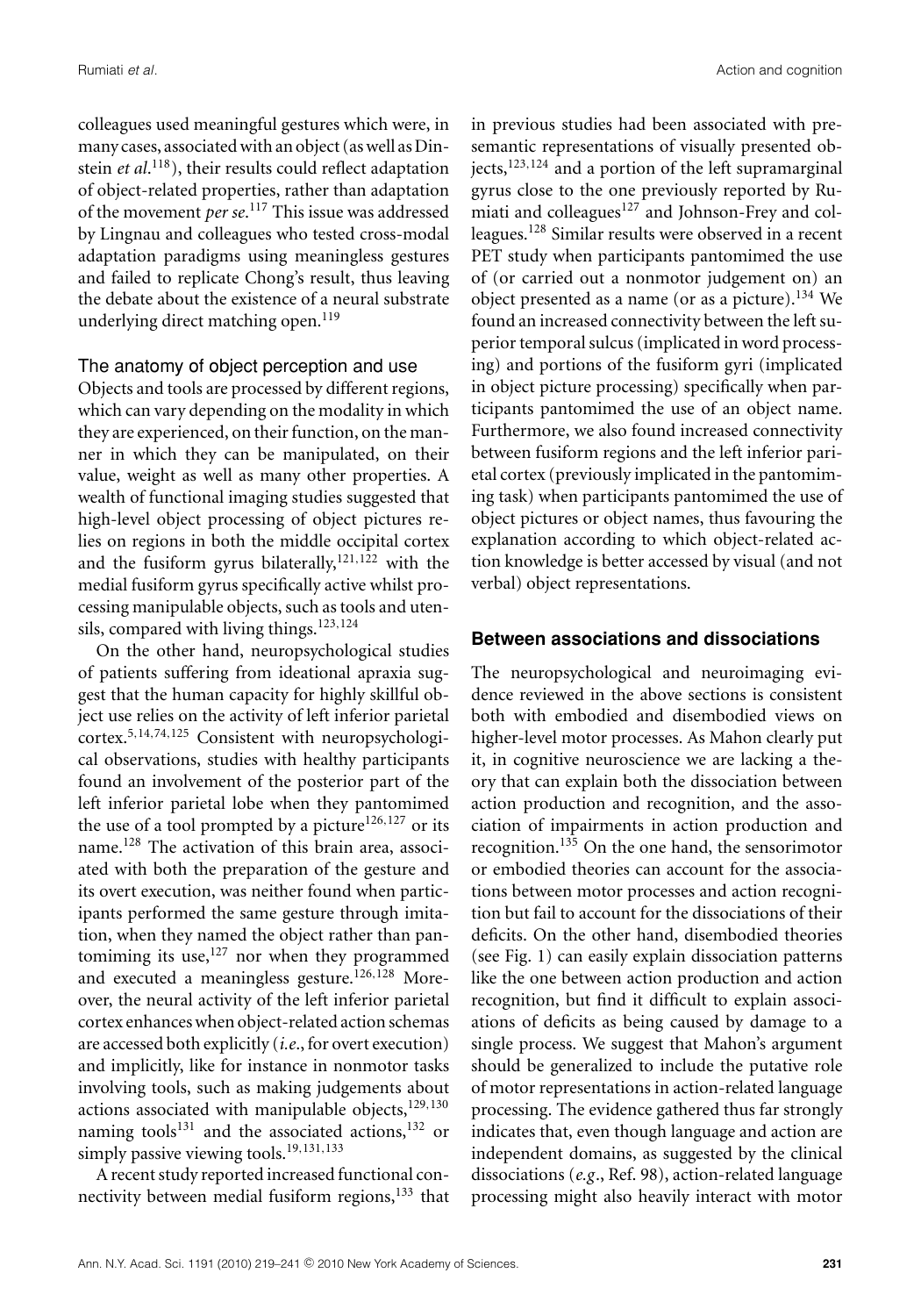processes (see also Ref. 136 for a review). Recent findings, for instance, suggest that healthy participants, engaged in linguistic tasks that contain motor or visuo-spatial operations, can make either an implicit or an explicit use of motor or perceptual representations. $137-140$  However, the exact conditions under which the information flows, or does not flow, between the perceptual or linguistic domain and the motor domain have not yet been clearly understood. In the following sections, we will discuss some mental operations that make the cross-talking between action perception (or action-related language) and motor processes possible.

## Sensorimotor simulation

The sensorimotor hypothesis holds that understanding language that denotes actions recruits the motor system because this is an integral part of the cortical network in which words are represented.<sup>20,141</sup> Accordingly, in order to understand linguistic descriptions of actions, we mentally simulate the motor content within the same motor substrates that are used to physically perform those actions. Imaging studies have shown that passive reading or listening to action language activated motor and premotor areas, $142,143$  whereas electrophysiological<sup>144</sup>,<sup>145</sup> and magneto-encephalography  $(MEG)^{146}$  studies clarified that activations involving frontocentral regions occurred about 200 ms from word onset, a time window in which it has been suggested that the lexical-semantic access occurs.<sup>147</sup> However, it is not possible to establish the level of the processing in which participants were engaged when the motor system was activated, because in the above-mentioned studies subjects' emodynamic responses, but not the behavioral ones, were recorded.<sup>142-146</sup>

In our laboratory, we carried out a study in which we aimed to ascertain the contribution of the motor system to the processing of action-related language in a semantic task (*i.e*., deciding whether a verb was related to an action) and in a morpho-phonological or syllabic task (*i.e*., counting the number of syllables of those verbs).<sup>148</sup> We delivered TMS to the primary motor cortex (M1) so as to elicit motor evoked potentials (MEPs) in hand muscles and thus obtain a measure of motor excitability. We showed that M1 activation during linguistic tasks, far from being automatic, increased when participants performed semantic judgments on verbs, but not when they performed the syllabic task (Fig. 3). This effect occurred only after a 350 ms postword onset when, according also to independent evidence, $147$ the lexical-semantic word processing had already taken place.

The effects found in Papeo and colleagues go in the same direction as those provided by the fMRI study of Tomasino and colleagues, in which M1 was found to be activated only when participants had to explicitly imagine the motor content of actionrelated phrases, but not when they performed a letter detection task on the same verbal stimuli.<sup>149,150</sup> Taken together, these findings suggest that motor simulation is more likely to be triggered when the motor content of the word is critical for performing a task, and that it can be selected even when not explicitly requested by task instructions.<sup>148-150</sup> Thus the motor activations observed in a study in which participants were not explicitly required to imagine the semantic content of motor verbs (*i.e*., silent word reading), can be interpreted as being due to simulation of the motor content of those words.<sup>142</sup>

In a TMS study carried out by Roy and colleagues, an increase of M1 activity was observed for rare words compare with frequent words, possibly because as the former words are more difficult they might be better processed by simulation.<sup>151</sup> This effect was observed somewhat beyond the time window in which lexical access normally occurs, thus suggesting that M1 interacts with the lexicalsemantic system to assist word understanding under certain, but not all, task conditions. Relevant for our claim that motor simulation might be one of the mechanisms that permits the transfer of information between domains is the observation that the time in which word processing is influenced by the TMS effect, both in ours and related studies on M1, is the same in which mental imagery on similar stimuli takes place. The fact, then, that activations of this region are inconsistently found in imaging studies is probably due to M1 varying according to context and task (see Ref. 152, for a review).

To conclude, the role of sensorimotor simulation in higher-level cognitive processes such action-language comprehension is twofold: it conveys concrete information that enriches our conceptual representations and it provides us with a strategy to perform tasks on verbal stimuli with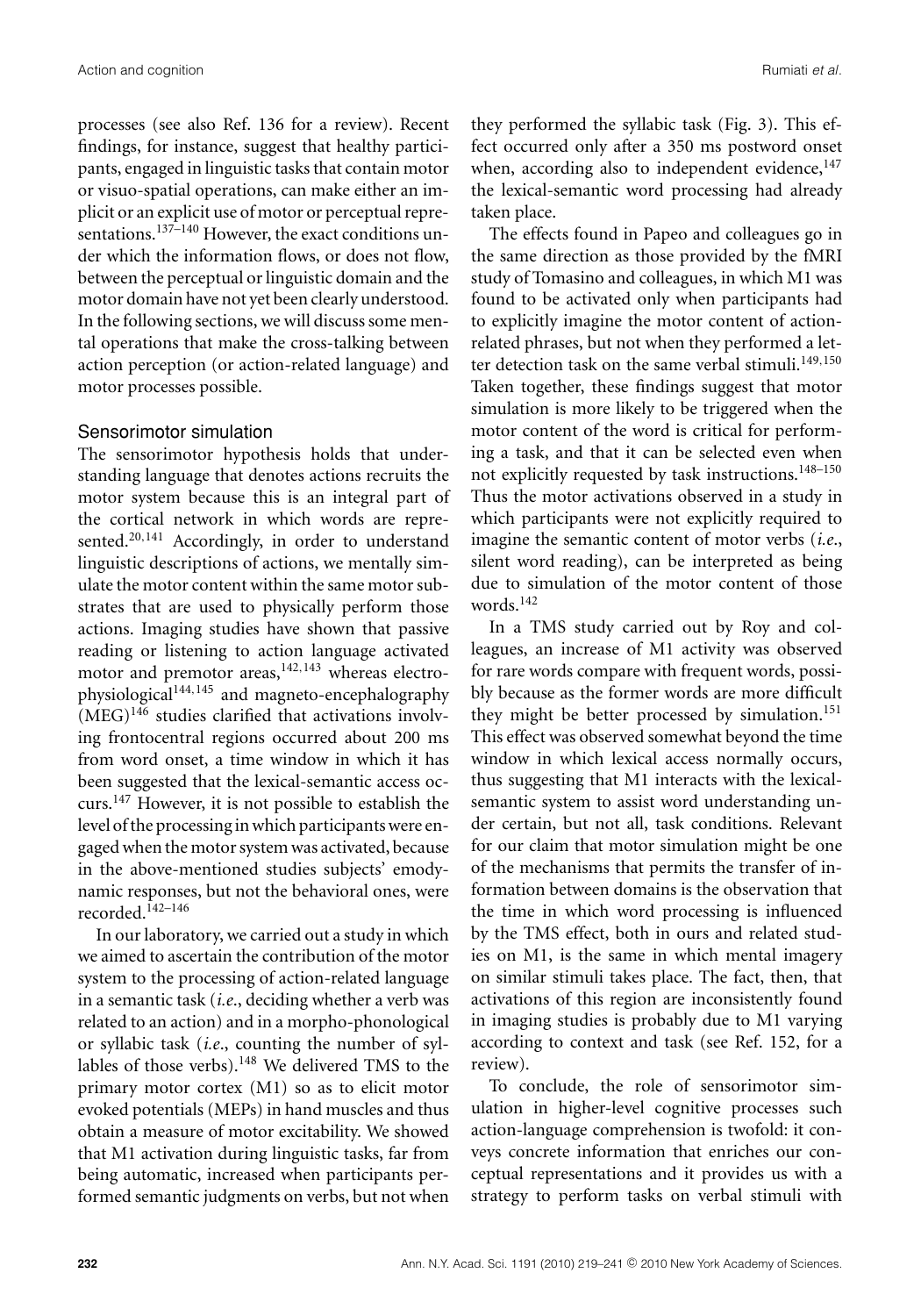sensorimotor features that cannot easily be inferred or whose recall is the most effective via simulation.

#### Strategic control in imitation

Another example that illustrates the reversibility of high-level motor processes is represented by the strategic selection of routes in speeded imitation. A reduction of cognitive resources, caused either by experimental manipulations in healthy participants $31,153-154$  or by brain damage<sup>33</sup> in patients seems to influence which route to select for imitating gestures.

In particular, studies with healthy participants revealed that speeded imitation was significantly more accurate for meaningful than meaningless gestures when they were presented in separate lists, whereas when the two types of gestures were presented intermingled, the advantage of meaningful over meaningless imitation disappeared. It was proposed that when gestures were presented in blocks, participants selected the faster semantic route for imitating meaningful gestures, and the nonsemantic route for imitating meaningless gestures, whereas when both gesture types were presented intermingled, only the nonsemantic route was selected<sup>154</sup> (Fig. 4A; see also Ref. 155).

The lack of difference in imitation of meaningful and meaningless gestures in the mixed presentation was not due to meaningless gestures impoverishing overall performance because they require more cognitive effort. In fact, the same pattern as in Tessari and Rumiati<sup>154</sup> was observed when meaningless or both meaningless and meaningful actions were presented for a longer time.<sup>153</sup> In all these studies, the meaningful gestures employed were pantomimes of object use (*e.g*., hammering) whereas the meaningless ones were gestures obtained by modifying the relationship between the hand-arm and the trunk of the meaningful version. Recently, we have successfully replicated the original patterns observed with object-related gestures using intransitive gestures, thus demonstrating that the strategic control effects are not specific to object-related pantomimes, but they represent a more general way in which the human mind-brain operates in coping with a shortage of resources. We employed the same paradigm adopted in previous studies,<sup>153</sup>,<sup>154</sup> except that intransitive gestures were presented for a shorter time (−150 ms) in order to make them comparable with transitive gestures, in terms of resources requested.<sup>156</sup> We found that in the blocked condition, participants were more accurate at imitating intransitive gestures with meaning than



**Figure 3. Analysis of normalized motor-evoked potential (MEP) amplitude for the verb categories (hand-action, nonhand action and nonaction verbs) as a function of the tasks (semantic and syllabic) and the timing of TMS delivery (170, 350, 500 ms) as the only between-subjects factor. MEP amplitude provides a measure of excitability in the left primary motor cortex (M1). At 500 ms poststimulus, MEP amplitude increased when the participants performed the semantic task with hand-action verbs compared with nonaction verbs. It decreased, relative to nonaction verbs, when the participants performed the syllabic task with the same hand-action verbs. A similar dissociation between M1 activity associated with the two task conditions was never observed for the nonhand action verbs. Vertical bars indicate the Standard Error of the mean. Data from Papeo** *et al***. (Ref. 148).**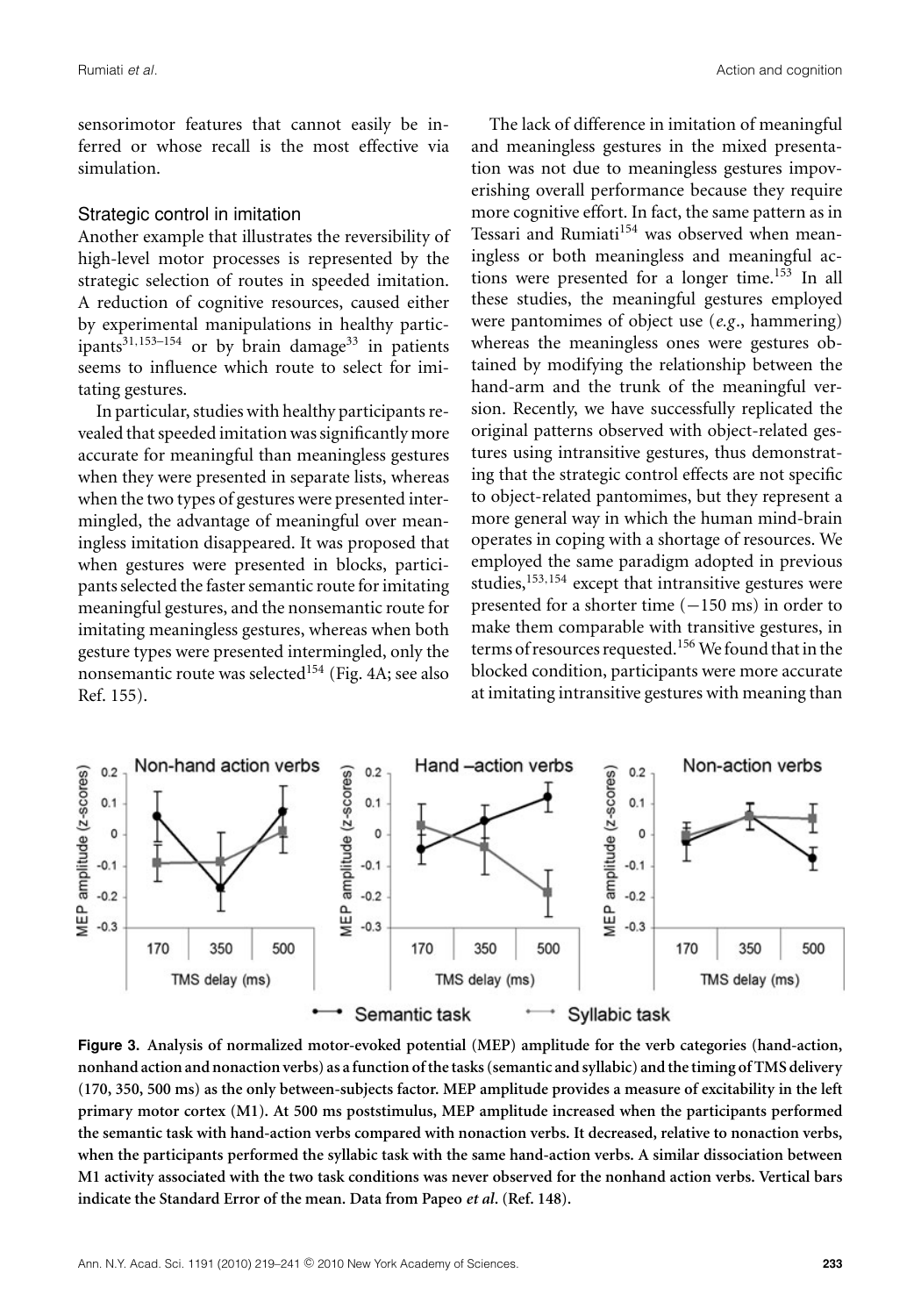

**Figure 4. (A) Percentages of correctly imitated meaningful (MF) and meaningless (ML) transitive gestures in Experiments 1 (A and B) and 2 (A and B) are plotted. Experiments 1A and 2A correspond to presentation in blocks; Experiments 1B and 2B correspond to mixed presentation. In Experiments 1, participants were not aware of the composition of the lists whereas in Experiments 2 they were informed about it before performing the imitation task. Bars represent confidence intervals. Brackets refer to comparisons between Experiments 1A and 2A and Experiments 1B and 2B (∗***P <* **0.05). Data from Tessari and Rumiati (Ref. 154). (B) Percentages of correctly imitated meaningful (MF) and meaningless (ML) intransitive gestures plotted according to whether they were performed in a blocked or mixed condition. The bars represent the standard deviation from the mean. Data from Rumiati** *et al***. (Ref. 31).**

without meaning, whereas in the mixed condition, no difference was observed.<sup>31</sup> In general, intransitive gestures are performed more accurately than transitive gestures which pose greater processing demands on the mind-brain, presumably because one inevitably processes the information relative to the corresponding objects, even though these are not physically presented.<sup>155</sup> This finding is consistent with the results of a recent imaging study showing that planning either tool use pantomimes or intransitive gestures was associated with asymmetrical increases in the *same* regions of left parietal and dorsal premotor cortices, irrespectively of the hand used.<sup>156</sup>

The interpretation of these effects in terms of strategic route selection is supported by neuropsychological evidence too: when meaningful and meaningless gestures were presented intermingled, patients' ability to imitate either action type did not differ<sup>33</sup> (see also Refs. 10, 30, 42); however, when we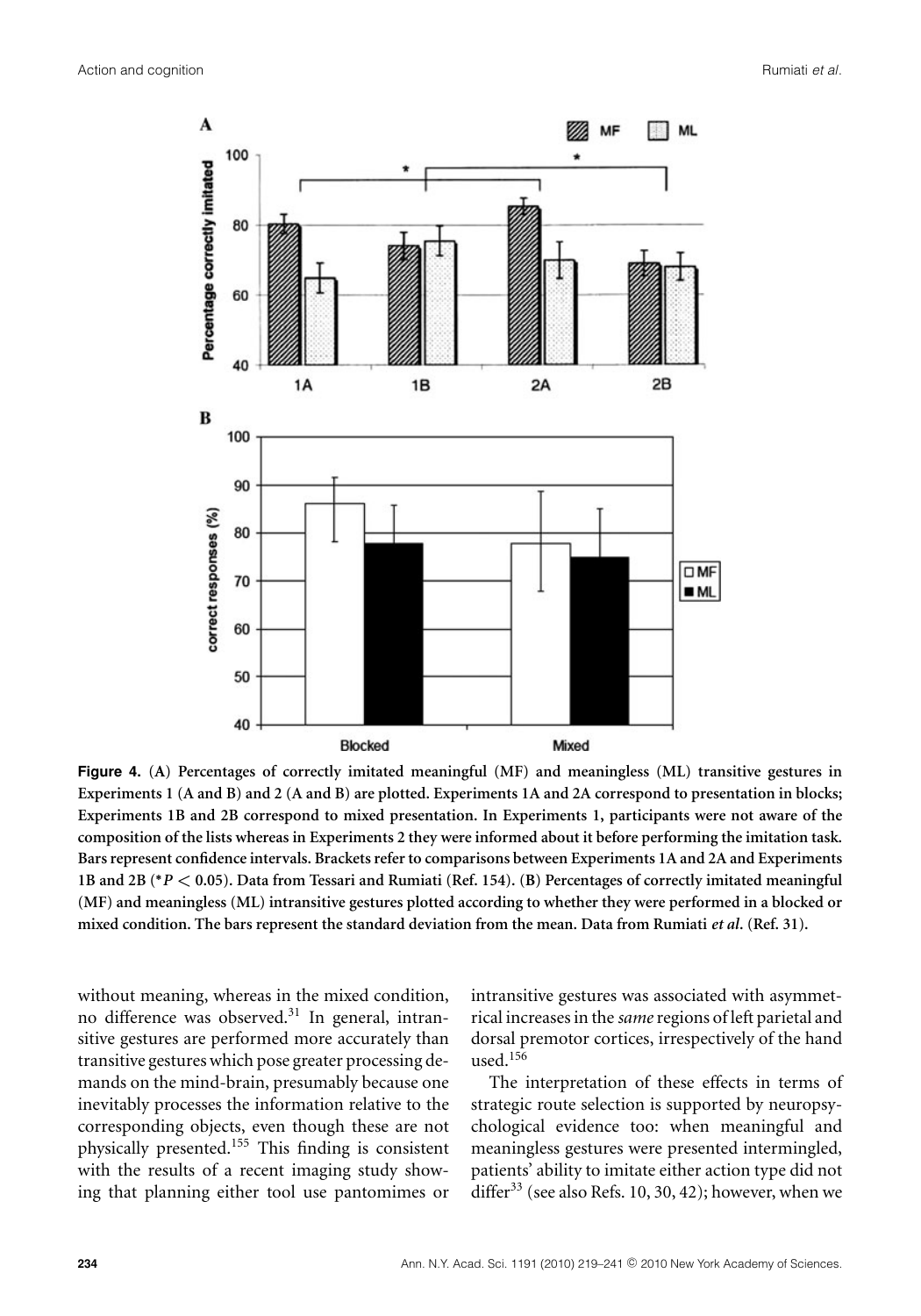evaluated the patients' imitative ability using separate lists, we found that eight patients selectively failed to imitate either meaningful or meaningless gestures.

Speeded imitation in the mixed condition induced healthy participants to select only one mechanism for reproducing both types of gestures; in doing this, they saved resources that would otherwise be eroded by switching between nonsemantic and semantic mechanisms. This same strategy is also applied by patients who performed the imitation task in the mixed condition; in their case, even if they perform the task without time limits, it is the lesion that reduces their resources.

These strategic effects are not specific to the domain of action perception and imitation. In fact, similar effects on route selection have been found in reading studies: when legal nonwords were inserted in a list of words, readers used the sublexical route to read regular words as well as nonwords, instead of selecting the lexical route.<sup>157,158</sup> In languages with a shallow orthography (*e.g*., Italian), the lexical route can be selected for reading words already known to the reader but *must* be selected for reading nonfrequent irregularly spelt words, whereas the sublexical route is necessary for reading new words, nonwords or regular known words; this is achieved by applying a set of orthographic-to phonological conversion rules. In contrast, reading in languages with opaque orthography (*e.g*., English), the lexical route needs to be selected as there are many irregular words that could not be read otherwise (see Ref. 159 for a review).

Thus, route selection does not seem to merely depend on the type of action to be imitated (or word to be read) but seems to be critically sensitive to the amount of cognitive resources available for accomplishing a given task.

#### Concluding remarks and future directions

In this review we illustrated how, during the last 20 years, the way in which the motor system was viewed by cognitive neuroscientists has changed considerably as a result of diverting the emphasis from its role in producing motor outputs to its central role in many other higher-level cognitive processes including action recognition, object recognition and language understanding. We described two main strands of neuroscientific evidence endorsing either a separation between functions or processes, or a complete overlap between them. Each of these two opposite empirical sets is compatible with a class of theories: while behavioral dissociations, and discrete neural substrates underpinning different higher-level motor functions, are better explained by disembodied theories of higher-level motor processes, 8,10,154 behavioral associations, and common neural substrates underpinning different higherlevel motor functions, are better explained by sensorimotor or embodied theories.<sup>20,106</sup> Although we are far from being in the position of offering a unitary theory that can comfortably accommodate all empirical observations summarized in this review, we have tried to point to some operations that seem to play a role in passing information between domains.

We proposed that the apparent conflict in understanding action-related language between behavioral associations and dissociations in braindamaged patients, or between differential or overlapping brain activations in normal population, can be explained with its resilience to task demands or context, whereas action imitation, the mechanism that is proposed to warrant flexibility in route selection depends on the available resources.

Earlier in this paper we discussed to what extent motor processes are required in order for us to skillfully recognize objects or object-related gestures. It turned out that the overlap between the motor and the conceptual systems need not be massive, as expected on basis of the sensorimotor hypothesis. The computational modeling forwarded by Cooper<sup>12,13</sup> focused on the interplay between the motor system and the object system when we are engaged in using objects during everyday activities. In this theoretical framework a reduction of top-down control can account for unsettled links between the abovementioned systems giving rise to consistent patterns both in patients, and in the model of Cooper.

There are still many questions that need to be answered in order to better define the space between the extreme embodied and disembodied hypotheses. How general are these strategic processes? To which extent they are automatic or conscious? How much effort or resources do they require to be successfully implemented? Future work should try to address these questions while keeping in mind the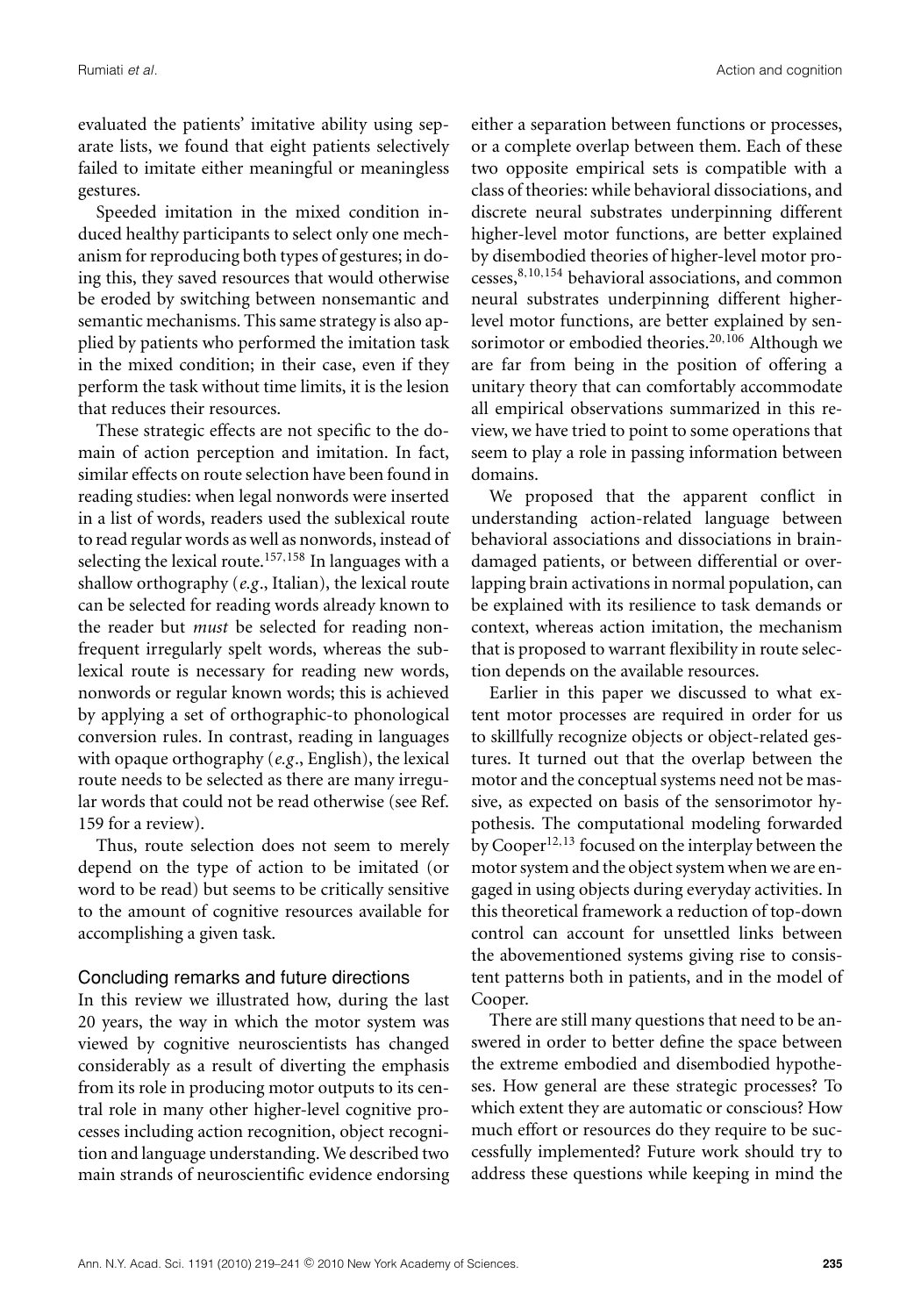strong constraints imposed by neuropsychological findings.

## **Acknowledgments**

We would like to thank Tim Shallice and Roberto Cubelli for discussing an earlier version of the manuscript, and two anonymous reviewers for their useful remarks and observations.

## **Conflicts of interest**

The authors declare no conflicts of interest.

## **References**

- 1. Liepmann, H. 1900. Das Krankheitshildder der Apraxie (Motorischen/Asymbolie). *Monatschrift fuer Psychiatrie und Neurologie* **8:** 15–44, 102–132, 182–197.
- 2. De Renzi, E. 1985. Methods of limb apraxia examination and their bearing on the interpretation of the disorder. In *Neuropsychological Studies of Apraxia and Related Disorders*. Roy, A., Ed.: 45–64. North-Holland-Elsevier. Amsterdam.
- 3. Poeck, K. 1982. The two types of motor apraxia. *Arch. Ital. Biol.* **120:** 361–369.
- 4. Rothi, L.J.G., C. Ochipa & K.M. Heilman. 1991. A cognitive neuropsychological model of limb praxis. *Cogn. Neuropsychol.* **8:** 443–458.
- 5. De Renzi, E. & F. Lucchelli. 1988. Ideational apraxia. *Brain* **111:** 1173–1185.
- 6. Roy, E.A. & P.A. Square. 1985. Common considerations in the study of limb, verbal and oral apraxia. In *Neuropsychological Studies of Apraxia and Related Disorders*. Roy, E.A., Ed.: 111–161. North-Holland-Elsevier. Amsterdam.
- 7. Goldenberg, G. & S. Hagmann. 1997. The meaning of meaningless gestures: a study of visuo-imitative apraxia. *Neuropsychologia* **35:** 333–341.
- 8. Rothi, L.J.G., L. Mack & K.M. Heilman. 1986. Pantomime agnosia. *J. Neurol. Neurosurg. Psychiatry* **49:** 451–454.
- 9. Negri, G.A.L. *et al*. 2007. What is the role of motor simulation in action and object recognition? Evidence from apraxia. *Cogn. Neuropsych.* **24:** 795–816.
- 10. Cubelli, R., C. Marchetti, G. Boscolo & S. Della Sala. 2000. Cognition in action: testing a model of limb apraxia. *Brain Cogn.* **44:** 144–165.
- 11. Rumiati, R.I. & A. Tessari. 2002. Imitation of novel and well-known actions: the role of short-term memory. *Exp. Brain Res.* **142:** 425–433.
- 12. Cooper, R.P. & T. Shallice. 2000. Contention scheduling and the control of routine activities. *Cogn. Neuropsychol.* **17:** 297–338.
- 13. Cooper, R.P. 2007. Tool use and related errors in ideational apraxia: the quantitative simulation of patient error profiles. *Cortex* **43:** 319–337.
- 14. Rumiati, R.I., S. Zanini, L. Vorano & T. Shallice. 2001. A form of Ideational Apraxia as a deficit of contention scheduling. *Cogn. Neuropsychol.* **18:** 617–642.
- 15. Barsalou, L.W., W.K. Simmons, A.K. Barbey & C.D. Wilson. 2003. Grounding conceptual knowledge in modality-specific systems. *Trends Cogn. Sci.* **7:** 84–91.
- 16. Buxbaum, L.J., K.M. Kyle & R. Menon. 2005. On beyond mirror neurons: internal representations subserving imitation and recognition of skilled object-related actions in humans. *Brain Res. Cogn. Brain Res.* **25:** 226– 239.
- 17. Lakoff, G. & M. Johnson. 1980. *Metaphors We Live By*. Chicago. University of Chicago Press.
- 18. Galantucci, B., C.A. Fowler & M.T. Turvey. 2005. The motor theory of speech perception reviewed. *Psychon. Bull. Rev.* **13:** 361–377.
- 19. Martin, A. 2007. The representation of object concepts in the brain. *Ann. Rev. Psychol.* **58:** 25–45.
- 20. Gallese, V. & G. Lakoff. 2005. The Brain's concepts: the role of the sensory-motor system in conceptual knowledge. *Cogn. Neuropsychol.* **22:** 455–479.
- 21. Mahon, B.Z. & A. Caramazza. 2005. The orchestration of the sensory-motor systems: clues from neuropsychology. *Cogn. Neuropsychol.* **22:** 480–494.
- 22. Shallice, T. 1988. From Neuropsychology to Mental Struc*ture*. Cambridge University Press. Cambridge.
- 23. Shallice, T., R.I. Rumiati & A. Zadini. 2000. The selective impairment of the phonological output buffer. *Cogn. Neuropsychol.* **17:** 517–546.
- 24. Warrington, E.K. & L. Cipolotti. 1996. Word comprehension: the distinction between refractory and storage impairments. *Brain* **119:** 611–625.
- 25. Brass, M., H. Bekkering, A. Wohlschläger & W. Prinz. 2000. Compatibility between observed and executed finger movements: comparing symbolic, spatial, and imitative cues. *Brain Cogn.* **44:** 124–143.
- 26. Brass, M., H. Bekkering & W. Prinz. 2001. Movement observation affects movement execution in a simple response task. *Acta Psychol.* **106:** 3–22.
- 27. Brass, M., J. Derrfuss, G. Matthes-von Cramon & D.Y. von Cramon. 2003. Imitative response tendencies in patients with frontal brain lesions. *Neuropsychology* **17:** 265–271.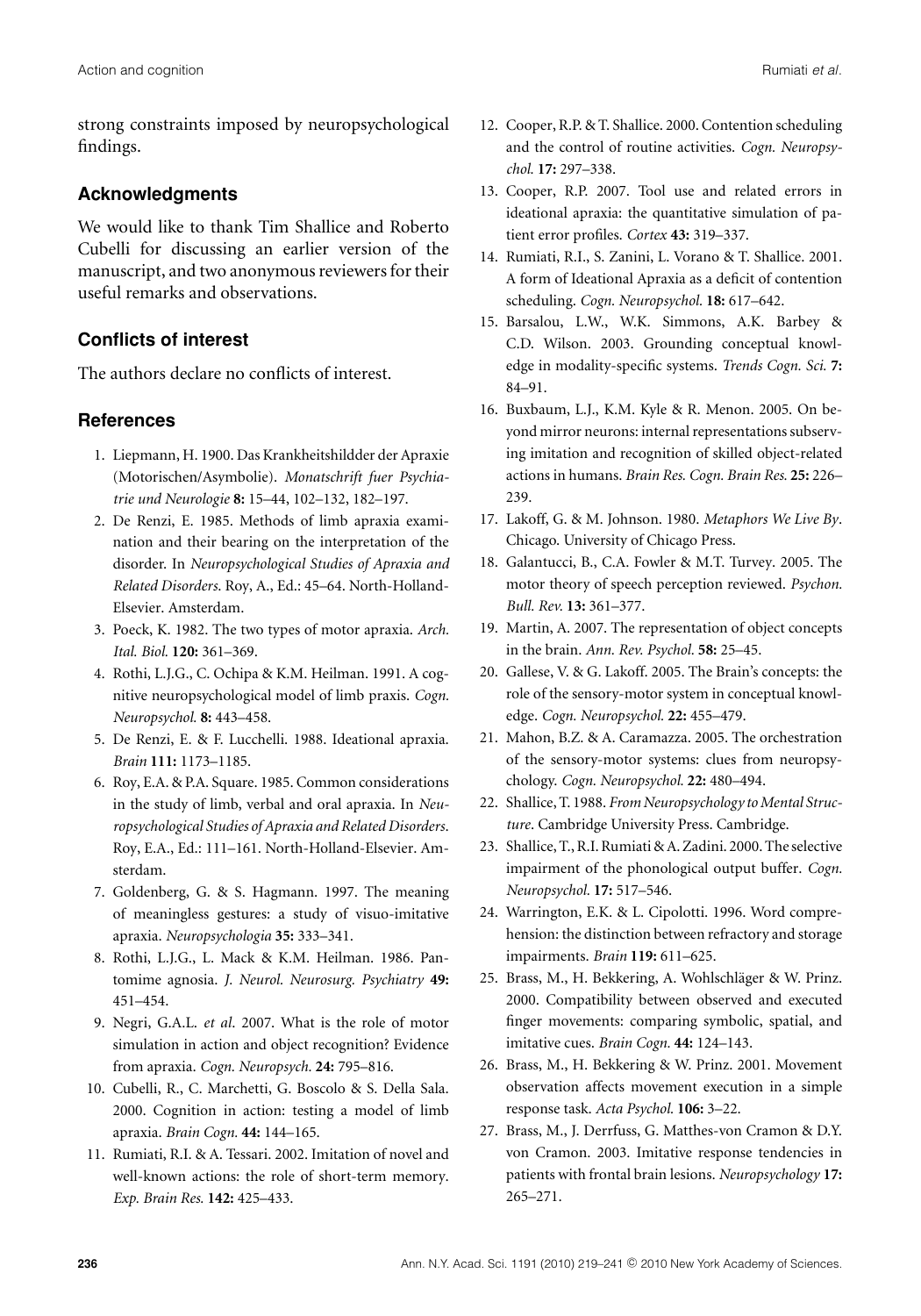- 28. De Renzi, E., F. Cavalleri & S. Facchini. 1996. Imitation and utilization behaviour. *J. Neurol. Neurosurg. Psychiatry* **61:** 396–400.
- 29. Lhermitte, F., B. Pillon & M. Serdaru. 1986. Human autonomy and the frontal lobes. Part I: imitation and utilization behavior: a neuropsychological study of 75 patients. *Ann. Neurol.* **19:** 326–334.
- 30. De Renzi, E., F. Motti & P. Nichelli. 1980. Imitating gestures: a quantitative approach to ideomotor apraxia. *Arch. Neurol.* **37:** 6–10.
- 31. Rumiati, R.I., J.C. Carmo & C. Corradi-Dell'Acqua. 2009. Neuropsychological perspectives on the mechanisms of imitation. *Philos. Trans. R. Soc. Lond., B Biol. Sci. B* **364:** 2337–2347.
- 32. Bartolo, A., R. Cubelli, S. Della Sala, *et al*. 2001. Double dissociation between meaningful and meaningless gesture production in apraxia. *Cortex* **37:** 696–699.
- 33. Tessari, A., N. Canessa, M. Ukmar & R.I. Rumiati. 2007. Neuropsychological evidence for a strategic control of multiple routes in imitation. *Brain* **130:** 1111–1126.
- 34. Peigneux, P. *et al*. 2000. Exploration neuropsychologique et par imagerie fonctionelle cérébrale d'une apraxie visuo-imitative. *Rev. Neurol. Paris* **156:** 459– 472.
- 35. Greenwald, A.G. 1970. Sensory feedback mechanisms in performance control. *Psychol. Rev.* **77:** 73–99.
- 36. Prinz, W. 1997. Perception and action planning. *Eur. J. Exp. Psychol.* **9:** 129–154.
- 37. Hommel, B., J. Müsseler, G. Aschersleben & W. Prinz. 2001. The Theory of Event Coding (TEC): a framework for perception and action planning.*Behav. Brain Sci.* **24:** 849–78.
- 38. Iacoboni, M.*et al*. 1999. Cortical mechanisms of human imitation. *Science* **286:** 2526–2528.
- 39. Fadiga, L., L. Fogassi, G. Pavesi & G. Rizzolatti. 1995. Motor facilitation during action observation: a magnetic stimulation study. *J. Neurophysiol.* **73:** 2608–2611.
- 40. Rizzolatti, G. *et al*. 1996. Localization of grasp representations in humans by PET: 1. Observation versus excecution. *Exp. Brain Res.* **111:** 246–252.
- 41. Tai, Y.F., C. Scherfler, D.J. Brooks, *et al*. 2004. The human premotor cortex is 'mirror' only for biological actions. *Curr. Biol.* **14:** 117–120.
- 42. Toraldo, A., C.F. Reverberi & R.I. Rumiati. 2001. Critical dimension affecting imitation performance of patients with ideomotor apraxia. *Cortex* **37:** 737–740.
- 43. Rapcsak, S.Z., C. Ochipa, K.C. Anderson & H. Poizner. 1995. Progressive ideomotor apraxia: evidence for a selective impairment in the action production system. *Brain Cogn.* **27:** 213–36.
- 44. Penfield, W. & H. Jasper. 1954. *Epilepsy and the Functional Anatomy of the Human Brain*. Little, Brown. Boston.
- 45. Schwoebel, J. & H.B. Coslett. 2005. Evidence for multiple, distinct representations of the human body. *J. Cogn. Neurosci.* **17:** 543–553.
- 46. Sirigu, A., J. Grafman, K. Bressler & T. Sunderland. 1991. Multiple representations contribute to body knowledge processing evidence from a case of autotopagnosia. *Brain* **114:** 629–642.
- 47. Coslett, H.B. 1998. Evidence for a disturbance of body schema in neglect. *Brain Cogn.* **37:** 527–544.
- 48. Pick, A. 1908. Uber Storungen der Orientierung am eigenen Körper. In Arbeiten aus der deutschen psychi*atrischen Universitats-klinik in Prag*, pp. 1–19. Karger. Berlin.
- 49. Buxbaum, L.J. & H.B. Coslett. 2001. Specialized structural descriptions for human body parts: evidence from autotopagnosia. *Cogn. Neuropsychol.* **18:** 289–306.
- 50. De Renzi, E. & G. Scotti. 1970. Autotopagnosia: fiction or reality? Report of a case. *Arch. Neurol.* **23:** 221–227.
- 51. Odgen, J. 1985. Autotopagnosia: occurrence in a patent without nominal aphasia and with intact ability to point to parts of animals and objects. *Brain* **108:** 1009–1022.
- 52. Semenza, C. 1988. Impairment in localization of body parts following brain damage. *Cortex* **24:** 443–449.
- 53. Head, H. & G. Holmes. 1911. Sensory disturbances from cerebral lesions. *Brain* **34:** 102–254.
- 54. Heilman, K.M., L.G. Rothi, L. Mack,*et al*. 1986. Apraxia after a superior parietal lesion. *Cortex* **22:** 141–50.
- 55. Parsons, L.M. 1994. Temporal and kinematic properties of motor behavior reflected in mentally simulated action. *J. Exp. Psychol. Hum. Percept. Perform.* **20:** 709– 730.
- 56. Goldenberg, G. 1995. Imitating gestures and manipulating a manikin the representation of the human body in ideomotor apraxia. *Neuropsychologia* **33:** 63–72.
- 57. Chaminade, T., A.N. Meltzoff & J. Decety. 2005. A fMRI study of imitation: action representation and body schema. *Neuropsychologia* **43:** 115–127.
- 58. Wohlschläger, A., M. Gattis & H. Bekkering. 2003. Action generation and action perception in imitation: an instantiation of the ideomotor principle. *Philos. Trans. R. Soc. Lond. B Biol. Sci.* **358:** 501–515.
- 59. Bekkering, H., M. Brass, S. Woschina & A. Jacobs. 2005. Goal-directed imitation in patients with Ideomotor Apraxia. *Cogn. Neuropsychol.* **22:** 419–432.
- 60. Buxbaum, L.J., T. Veramonti & M.F. Schwartz. 2000. Function and manipulation tool knowledge in apraxia: knowing 'what for' but not 'how'. *Neurocase* **6:** 83–97.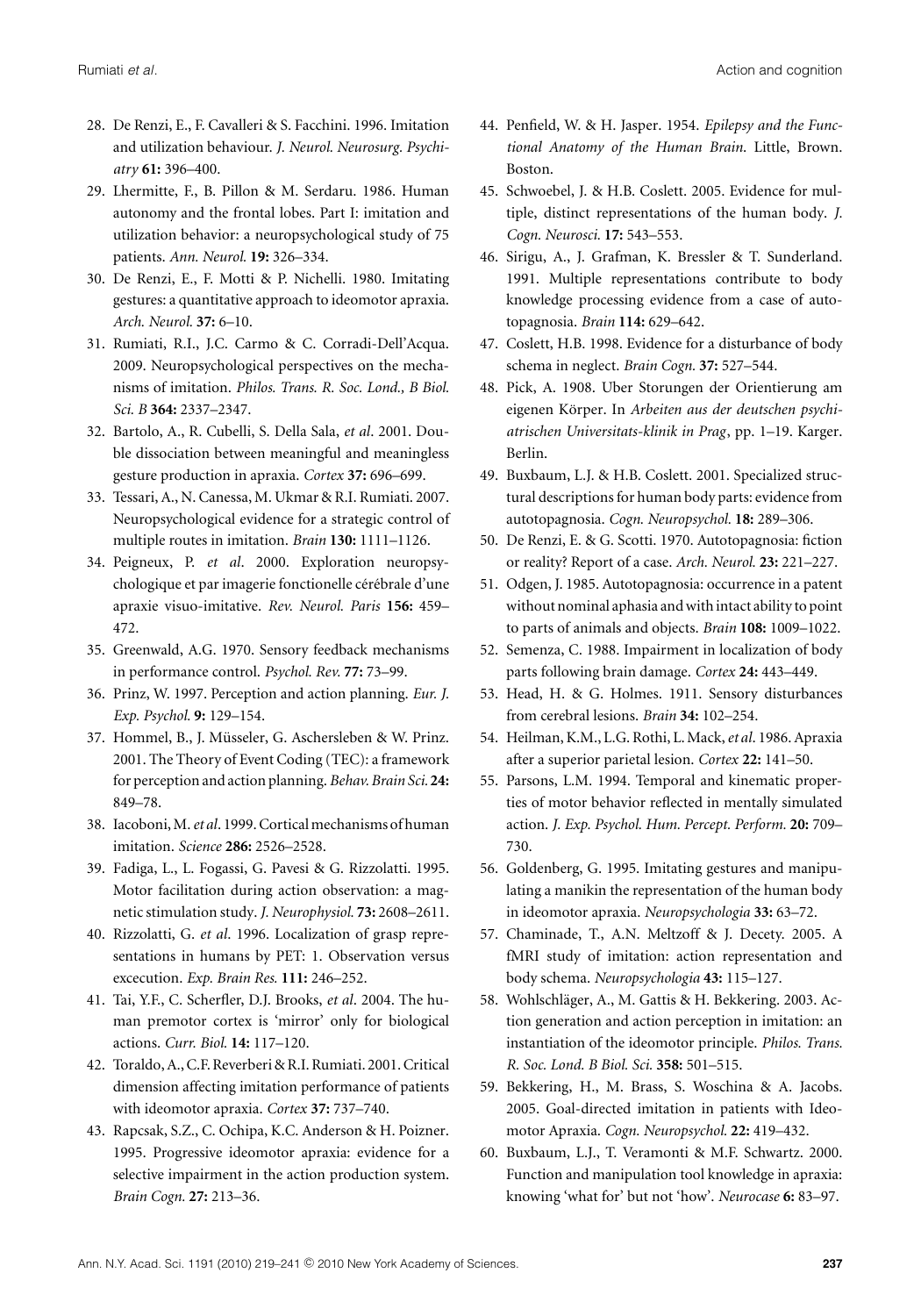- 61. Schwoebel, J., L. Buxbaum & H.B. Coslett. 2004. Representation of the human body in the production and imitation of complex movements. *Cogn. Neuropsychol.* **21:** 285–298.
- 62. Corradi-Dell'Acqua, C., B. Tomasino & G. Fink. 2009. What is the position of an arm relative to the body? Neural correlates of egocentric and allocentric body reference frames. *J. Neurosci.* **29:** 4162– 4171.
- 63. Pick, A. 1905. *Studien uber motorische Apraxie und ¨ ihre nahestehende Erscheinungen: ihre Bedeutung in der Symptomatologie psychopathischer Symptomen-Komplexe*. Deuticke. Leipzig.
- 64. De Renzi, E., A. Pieczuro & L.A. Vignolo. 1968. Ideational apraxia: a quantitative study. *Neuropsychologia* **6:** 41–52.
- 65. Rosci, C., V. Chiesa, M. Laiacona & E. Capitani. 2003. Apraxia is not associated to a disproportionate naming impairment for manipulable objects. *Neuropsychologia* **53:** 412–415.
- 66. Sittig, O. 1931. *Über Apraxie*, Krager. Berlin.
- 67. Zangwill, O.L. 1960. The problem of ideational apraxia. *Rev Prat.* **102:** 595–603.
- 68. Dejerine, J. 1914. Sémiologie des Affections du Système *Nerveux*. Masson. Paris.
- 69. de Ajuriaguerra, J., H. Hécaen & R. Angelergues. 1960. Les apraxies: variétés cliniques et latéralisation lésionelle. Rev. Neurol. 102: 566-594.
- 70. Liepmann, H. 1908. *Drei Aufsatze aus dem Apraxiege- ¨ biet*. Kaeger. Berlin.
- 71. Morlaas, J. 1928. *Contribution a l'etude de l'apraxie*. Legrand. Paris.
- 72. Moreaud, O., A. Charnallet & J. Pellat. 1998. Identification without manipulation: a study of the relations between object use and semantic memory. *Neuropsychologia* **36:** 1295–1301.
- 73. Ochipa, C., L.J. Rothi & K.M. Heilman. 1989. Ideational apraxia: a deficit in tool selection and use. *Ann. Neurol.* **25:** 190–193.
- 74. Rumiati, R.I.*et al*. Object and action representations in humans. *Cogn. Neuropsychol.* In press.
- 75. Buxbaum, L.J., M.F. Schwartz & T.G. Carew. 1997. The role of semantic memory in object use. *Cogn. Neuropsychol.* **14:** 219–254.
- 76. Lauro-Grotto, R., C. Piccini & T. Shallice. 1997. Modality-specific operations in semantic dementia. *Cortex* **33:** 593–622.
- 77. Negri, G.A.L., A. Lunardelli, G. Gigli & R.I. Rumiati. 2007. Degraded semantic knowlegde and accurate object use. *Cortex* **43:** 376–388.
- 78. Silveri, M.C. & N. Ciccarelli. 2009. Semantic memory in object use. *Neuropsychologia* **47:** 2634–2641.
- 79. Bozeat, S., M.A. Lambon Ralph, K. Patterson & J.R. Hodges. 2002. The influence of personal familiarity and context on object use in semantic dementia. *Neurocase* **8:** 127–134.
- 80. Hodges, J.R., J. Spatt & K. Patterson. 1999. "What" And "How": evidence for the dissociation of object knowledge and mechanical problem-solving skills in the human brain. *Proc. Natl. Acad. Sci.* **96:** 9444–9448.
- 81. Hodges, J.R., S. Bozeat, M.A. Lambon Ralph, *et al*. 2000. The role of conceptual knowledge in object use: evidence from semantic dementia. *Brain* **123:** 1913– 1925.
- 82. Hamanaka, T. *et al*. 1996. Cerebral laterality and category-specificity in cases of semantic memory impairment with PET-findings and associated with identification amnesia for familiar persons. *Brain Cogn.* **30:** 368–372.
- 83. Norman, D. & T. Shallice. 1986. Attention to action: willed and automatic control of behavior. In *Consciousness and Self Regulation: Advances in Research and Theory*, Vol. 4. Davidson, R., G. Schwartz & D. Shapiro, Eds.: 1–18. Plenum. New York.
- 84. Gibson, J.J. 1979. *The Ecological Approach to Visual Perception*. Houghton Miffin. Boston.
- 85. Rumiati, R.I. & G.W. Humphreys. 1998. Recognition by action: dissociating visual and semantic routes to actions in normal observers. *J. Exp. Psychol. Hum. Percept. Perform.* **2:** 631–647.
- 86. Tucker, M. & R. Ellis. 1998. On the relations between seen objects and components of potential actions. *J. Exp. Psychol. Hum. Percept. Perform.* **24:** 830–846.
- 87. Goodale, M.A. & A.D. Milner. 1992. Separate visual pathways for perception and action. *Trends Neurosci.* **15:** 20–25.
- 88. Pisella, L., L. Sergio, A. Blangero, *et al*. 2009. Optic ataxia and the function of the dorsal stream: contributions to perception and action. *Neuropsychologia* **47:** 3033–3044.
- 89. Gainotti, G. & R. Ibbia. 1972. La comprensione del significato dei gesti simbolici negli afasici. *Minerva Psichiatria e Psicologica* **13:** 1–9.
- 90. Gainotti, G. & M.S. Lemmo. 1976. Comprehension of symbolic gestures in aphasia. *Brain Lang.* **3:** 451–460.
- 91. Duffy, R.J. & J.R. Duffy. 1981. Three studies of deficits in pantomimic expression and pantomime recognition in aphasia. *J. Speech Hear. Res.* **46:** 70–84.
- 92. Duffy, R.J., J.R. Duffy & K.L. Pearson. 1975. Pantomime recognition in aphasics.*J. Speech Hear. Res.* **18:** 115–132.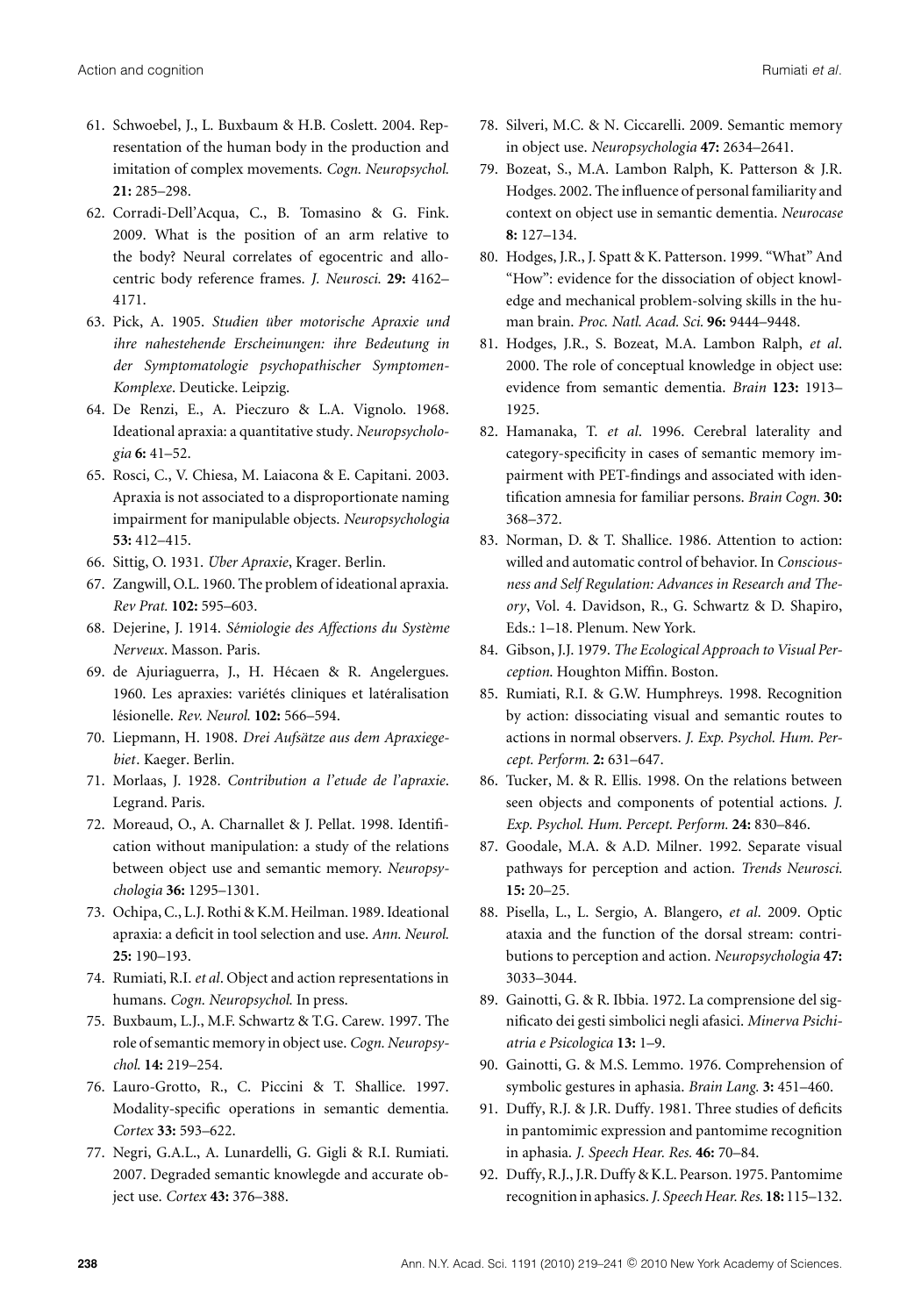- 93. Saygin, A.P., S.M. Wilson, N.F. Dronkers & E. Bates. 2004. Action comprehension in aphasia: linguistic and non-linguistic deficits and their lesion correlates. *Neuropsychologia* **42:** 1788–1804.
- 94. Bell, B.D. 1994. Pantomime recognition impairment in aphasia: an analysis of error types. *Brain Lang.* **47:** 269–278.
- 95. Goodglass, H. & E. Kaplan. 1963. Disturbance of gesture and pantomime in aphasia. *Brain* **86:** 703–720.
- 96. Wang, L. & H. Goodglass. 1992. Pantomime, praxis, and aphasia. *Brain. Lang.* **42:** 402–418.
- 97. Kertesz, A., J.M. Ferro & C.M. Shewan. 1984. Apraxia and aphasia: the functional-anatomical basis for their dissociation. *Neurology* **34:** 40–48.
- 98. Papagno, C., S. Della Sala & A. Basso. 1993. Ideomotor apraxia without aphasia and aphasia without apraxia: the anatomical support for a double dissociation. *J. Neurol. Neurosurg. Psychiatry* **56:** 286–289.
- 99. Liepmann, H. 1905. Die linke Hemisphere und das Handeln. *Munch. Med. Wochenschr.* **49:** 2322–2326, 2375–2378.
- 100. Papeo, L., P. Mengotti, G.A.L. Negri & R.I. Rumiati. Processing identical action-related stimuli in verbal and nonverbal tasks: evidence for dissociable modalitydependent representations in aphasics. In *The 47th Annual Meeting of the Academy of Aphasia, October 18–20, 2009*, Boston, MA, USA. (Abstr.).
- 101. Peigneux, P. *et al*. 2004. Imaging a cognitive model of apraxia: the neural substrate of gesture-specific cognitive processes. *Hum. Brain Mapp.* **21:** 119–142.
- 102. Rumiati, R.I.*et al*. 2005. Common and differential neural mechanisms supporting imitation of meaningful and meaningless actions. *J. Cogn. Neurosci.* **17:** 1420– 1431.
- 103. Mehler, M.F. 1987. Visuo-imitative apraxia. *Neurology* **37:** 129.
- 104. Decety, J. & J. Grèzes. 1999. Neural mechanisms subserving the perception of human actions. *Trends. Cogn. Sci.* **3:** 172–181.
- 105. Rizzolatti, G., L. Fogassi & V. Gallese. 2001. Neurophysiological mechanisms underlying the understanding and imitation of action. *Nat. Rev. Neurosci.* **2:** 661–670.
- 106. Cattaneo, L. & G. Rizzolatti. 2009. The mirror neuron system. *Arch. Neurol.* **66:** 557–560.
- 107. Fogassi, L. *et al*. 2005. Parietal lobe: from action organization to intention understanding. *Science* **308:** 662– 667.
- 108. Gallese, V., L. Fadiga, L. Fogassi & G. Rizzolatti. 1996. Action recognition in the premotor cortex. *Brain* **119:** 593–609.
- 109. Kohler, E. *et al*. 2002. Hearing sounds, understanding actions: action representation in mirror neurons. *Science* **297:** 846–848.
- 110. Umiltà, M.A. et al. 2001. I know what you are doing. A neurophysiological study. *Neuron* **31:** 155–165.
- 111. Koski, L. *et al*. 2002. Modulation of motor and premotor activity during imitation of target-directed actions. *Cereb. Cortex* **12:** 847–855.
- 112. Koski, L., M. Iacoboni, M. Dubeau, *et al*. 2003. Modulation of cortical activity during different imitative behaviors. *J. Neurophysiol.* **89:** 460–4671.
- 113. Dinstein, I., C. Thomas, M. Behrmann & D.J. Heeger. 2008. A mirror up to nature. *Curr. Biol.* **18:** R13–R18.
- 114. Hickok, G. 2009. Eight problems for the mirror neuron theory of action understanding in monkeys and humans. *J. Cogn. Neurosci.* **21:** 1229–1243.
- 115. Turella, L., A.C. Pierno, F. Tubaldi & U. Castiello. 2009. Mirror neurons in humans: consisting or confounding evidence? *Brain. Lang.* **108:** 10–21.
- 116. Dinstein, I. 2008. Human cortex: reflections of mirror neurons. *Curr. Biol.* **18:** R956.
- 117. Chong, T.T., R. Cunnington, M.A. Williams, *et al*. 2008. fMRI adaptation reveals mirror neurons in human inferior parietal cortex. *Curr. Biol.* **18:** 1576– 1580.
- 118. Dinstein, I., U. Hasson, N. Rubin & D.J. Heeger. 2007. Brain areas selective for both observed and executed movements. *J. Neurophysiol.* **98:** 1415–1427.
- 119. Lingnau, A., B. Gesierich & A. Caramazza. 2009. Asymmetric fMRI adaptation reveals no evidence for mirror neurons in humans. *Proc. Natl. Acad. Sci. USA* **106:** 9925–9930.
- 120. Grill-Spector, K. 2006. Selectivity of adaptation in single units: implications for FMRI experiments. *Neuron* **49:** 170–171.
- 121. Grill-Spector, K., Z. Kourtzi & N. Kanwisher. 2001. The lateral occipital complex and its role in object recognition. *Vision. Res.* **41:** 1409–1422.
- 122. Downing, P.E., A.W. Chan, M.V. Peelen, *et al*. 2006. Domain specificity in visual cortex. *Cereb. Cortex* **16:** 1453–1461.
- 123. Chao, L.L., J.V. Haxby & A. Martin. 1999. Attributebased neural substrates in temporal cortex for perceiving and knowing about objects. *Nat. Neurosci.* **2:** 913– 919.
- 124. Noppeney, U., C.J. Price, W.D. Penny & K.J. Friston. 2006. Two distinct neural mechanisms for categoryselective responses. *Cereb. Cortex* **16:** 437–445.
- 125. Liepmann, H. 1920. Apraxie. *Ergebnisse der gesamten Medizin* **1:** 516–543.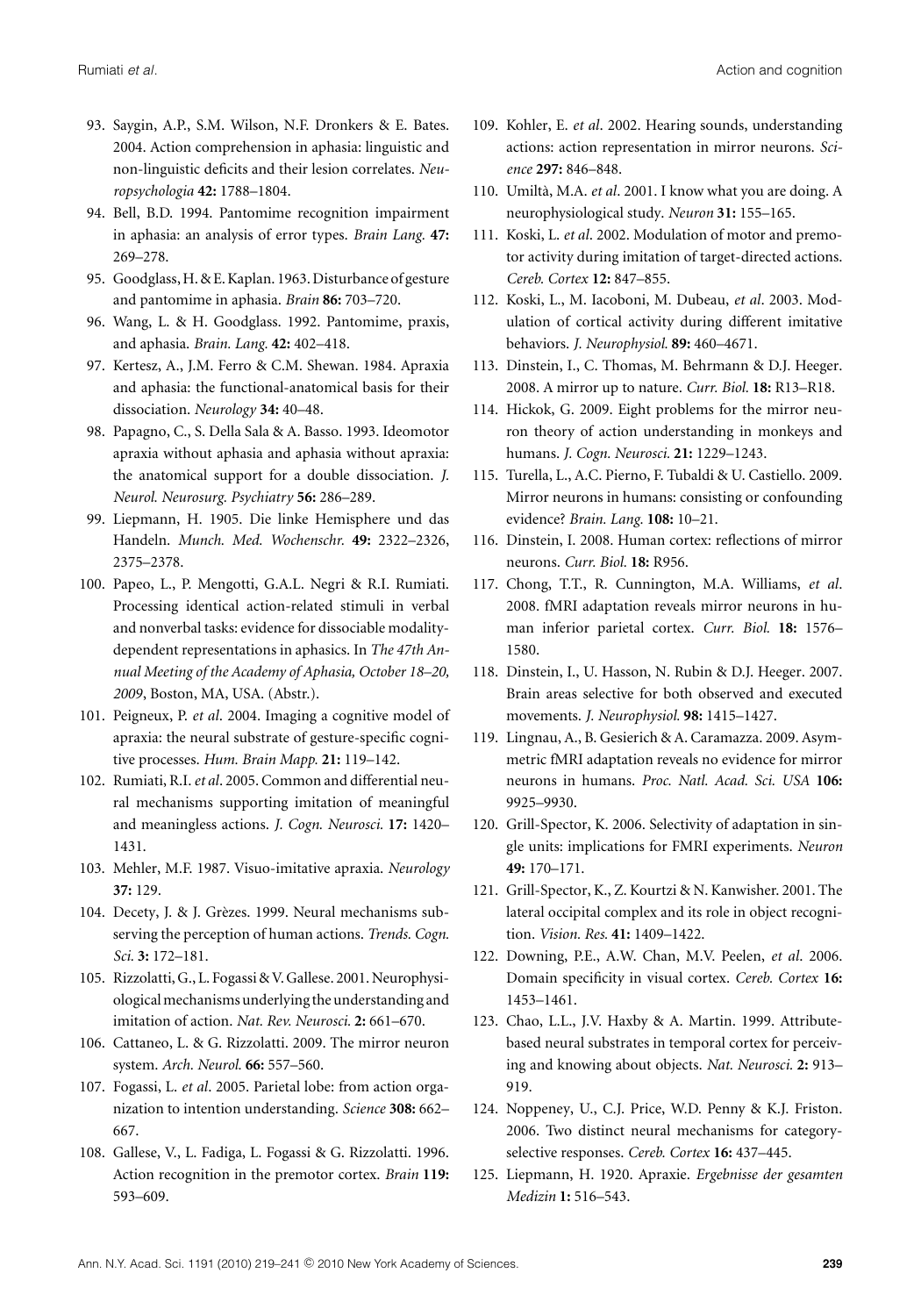- 126. Binkofski, F. *et al*. 1999. A fronto-parietal circuit for object manipulation in man: evidence from an fMRIstudy. *Eur. J. Neurosci.* **11:** 3276–3286.
- 127. Rumiati, R.I. *et al*. 2004. Neural basis of pantomiming the use of visually presented objects. *Neuroimage* **21:** 1224–1231.
- 128. Johnson-Frey, S.H., R. Newman-Norlund & S.T. Grafton. 2005. A distributed left hemisphere network active during planning of everyday tool use skills. *Cereb Cortex* **15:** 681–695.
- 129. Canessa, N.*et al*. 2008. The different neural correlates of action and functional knowledge in semantic memory: an fMRI study. *Cereb. Cortex* **18:** 740–751.
- 130. Kellenbach, M.L., M. Brett & K. Patterson. 2003. Actions speak louder than functions: the importance of manipulability and action in tool representation. *J. Cogn. Neurosci.* **15:** 30–46.
- 131. Chao, L.L. & A. Martin. 2000. Representation of manipulable man-made objects in the dorsal stream. *NeuroImage* **12:** 478–484.
- 132. Damasio, H. *et al*. 2001. Neural correlates of naming actions and of naming spatial relations. *Neuroimage* **13:** 1053–1064.
- 133. Mahon, B.Z.*et al*. 2007. Action-related properties shape object representations in the ventral stream. *Neuron* **55:** 507–520.
- 134. Corradi-Dell'Acqua, C. *et al*. 2009. Brain connectivity reveals automatic word-to-picture conversion prior accessing object-related action schemas. *Society for Neuroscience*. Chicago, IL. (Abstr.).
- 135. Mahon, B.Z. 2008. Action recognition: is it a motor process? *Curr. Biol.* **25:** R1068–R1069.
- 136. Willems, R.M. & P. Hagoort. 2007. Neural evidence for the interplay between language, gesture, and action: a review. *Brain Lang.* **101:** 278–289.
- 137. Bergen, B.K., S. Lindsay, T. Matlock & S. Narayanan. 2007. Spatial and linguistic aspects of visual imagery in sentence comprehension. *Cogn. Sci.* **31:** 733–764.
- 138. Papeo, L. & Rumiati, R.I. The strategic comprehension of motion-related language. In review.
- 139. Richardson, D.C., M.J. Spivey, K. McRae & L.W. Barsalou. 2003. Spatial representations activated during realtime comprehension of verbs. *Cogn. Sci.* **27:** 767–780.
- 140. Zwaan, R.A., R.A. Stanfield & R.H. Yaxley. 2002. Language comprehenders mentally represent the shape of objects. *Psychol. Sci.* **13:** 168–171.
- 141. Pulvermüller, F. 2002. A brain perspective on language mechanisms: from discrete neuronal ensambles to serial order. *Prog. Neurobiol.* **67:** 85–111.
- 142. Hauk, O., I. Johnsrude & F. Pulvermüller. 2004. Soma-

totopic representation of action words in human motor premotor cortex. *Neuron* **41:** 301–307.

- 143. Tettamanti, M. *et al*. 2005. Listening to action-related sentences activates fronto-parietal motor circuits. *J. Cogn. Neurosci.* **17:** 273–281.
- 144. Hauk, O., M.H. Davis, F. Pulvermüller & W.D. Marslen-Wilson. 2006. The time course of visual word recognition as revealed by linear regression analysis of ERP data. *NeuroImage* **30:** 1383–1400.
- 145. Penolazzi, B., O. Hauk & F. Pulvermüller. 2007. Early semantic context integration and lexical access as revealed by event-related potentials. *Biol. Psychol.* **74:** 374–388.
- 146. Pulvermüller, F., Y. Shtyrov & R. Ilmoniemi. 2005. Brain signature of meaning access in action word recognition. *J. Cogn. Neurosci.* **17:** 884–892.
- 147. Sereno, S.C., K. Rayner & M.I. Posner. 1998. Establishing a time-line of word recognition: evidence from eye movements and event-related potentials. *Neuroreport* **9:** 2195–2200.
- 148. Papeo, L., A. Vallesi, A. Isaja & R.I. Rumiati. 2009. Effects of TMS on different stages of motor and non-motor verb processing in the primary motor cortex. *PLoS ONE* **4:** e4508. doi:10.1371/journal. pone.0004508.
- 149. Tomasino, B., C.J. Werner, P.H. Weiss & G.R. Fink. 2007. Stimulus properties matter more than perspective: an fMRI study of mental imagery and silent reading of action phrases. *Neuroimage* **36:** 128–141.
- 150. Tomasino, B., G.R. Fink, R. Sparing, *et al*. 2008. Action verbs and the primary motor cortex: a comparative TMS study of silent reading, frequency judgments, and motor imagery. *Neuropsychologia* **46:** 1915–1926.
- 151. Roy, A.C., L. Craighero, M. Fabbri-Destro & L. Fadiga. 2008. Phonological and lexical motor facilitation during speech listening: a transcranial magnetic study. *J. Physiol. Paris* **102:** 101–105.
- 152. Hickok, G. & D. Poeppel. 2007. The cortical organization of speech processing. *Nat. Rev. Neurosci.* **8:** 393– 402.
- 153. Rumiati, R.I. & A. Tessari. 2007. Automatic and strategic effects in human imitation. In *Sensorimotor Foundations of Human Cognition: Attention and Performance*, Vol. XXII. Haggard, P., Y. Rossetti & M. Kawato, Eds.: Oxford University Press. Oxford.
- 154. Tessari, A. & R.I. Rumiati. 2004. The strategic control of multiple routes in imitation of actions. *J. Exp. Psychol. Hum. Percept. Perform.* **30:** 1107–1116.
- 155. Carmo, J.C. & R.I. Rumiati. 2009. Imitation of transitive and intransitive actions in healthy individuals. *Brain Cogn.* **69:** 460–464.